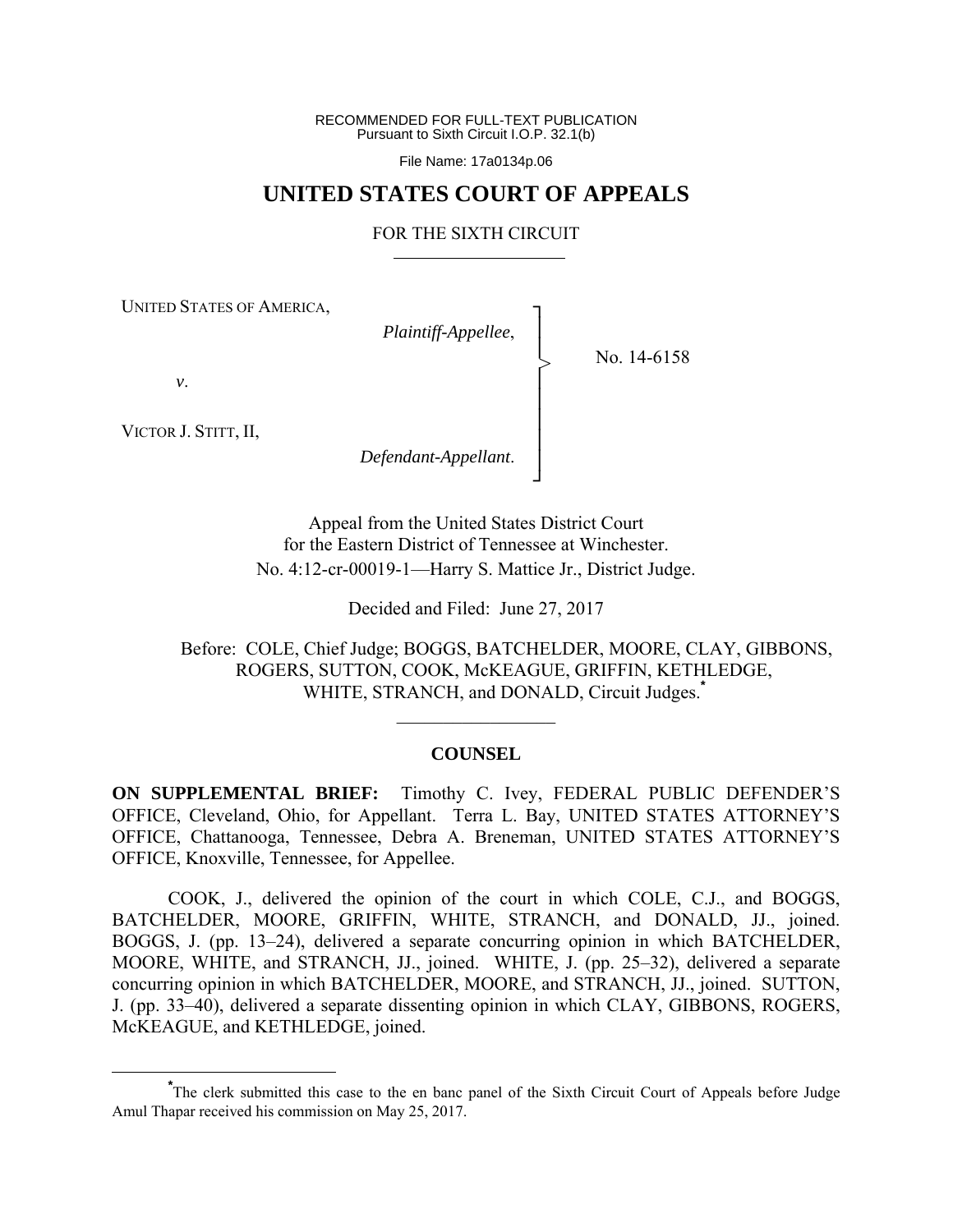# **OPINION**   $\frac{1}{2}$

 $\frac{1}{2}$ 

COOK, Circuit Judge. In 2007, we held that a conviction under Tennessee's aggravatedburglary statute, Tenn. Code Ann. § 39-14-403, categorically qualifies as an enumerated "violent felony" that triggers a sentencing enhancement under the Armed Career Criminal Act ("ACCA"), 18 U.S.C. § 924(e). *United States v. Nance*, 481 F.3d 882, 887 (6th Cir. 2007); *see also United States v. Priddy*, 808 F.3d 676, 684 (6th Cir. 2015). Several years later, we reached the opposite conclusion about Ohio's similarly worded burglary statute, Ohio Rev. Code § 2911.12(A)(3). *United States v. Coleman*, 655 F.3d 480, 482 (6th Cir. 2011), *abrogated on other grounds by Johnson v. United States*, 135 S. Ct. 2551, 2563 (2015). We resolve this conflict by overruling *Nance* and holding that a conviction for Tennessee aggravated burglary is not a violent felony for purposes of the ACCA.

### **I.**

 During a heated argument in 2011, Victor Stitt tried to shove a loaded handgun into his girlfriend's mouth while threatening to kill her. When a neighbor called the police, Stitt fled to his mother's home, where he surrendered to authorities after a brief foot chase. Detectives recovered the gun lying on the ground within his reach.

 A jury found Stitt guilty of possessing a firearm as a convicted felon, in violation of 18 U.S.C. § 922(g). Due to his nine prior "violent felony" convictions—including six for Tennessee aggravated burglary—the court designated Stitt an armed career criminal under the ACCA and sentenced him to 290 months' imprisonment.

On appeal, Stitt argued that none of his nine convictions qualify as violent felonies. The government conceded that *Johnson v. United States* invalidated the violent-felony status of three of his prior offenses, leaving only his six aggravated-burglary convictions at issue. *See* 135 S. Ct. at 2563. Bound by *Nance*—which held that Tennessee aggravated burglary fits the Supreme Court's definition of "generic burglary"—we affirmed his sentence. *United States v. Stitt*, 637 F. App'x 927, 931–32 (6th Cir. 2016).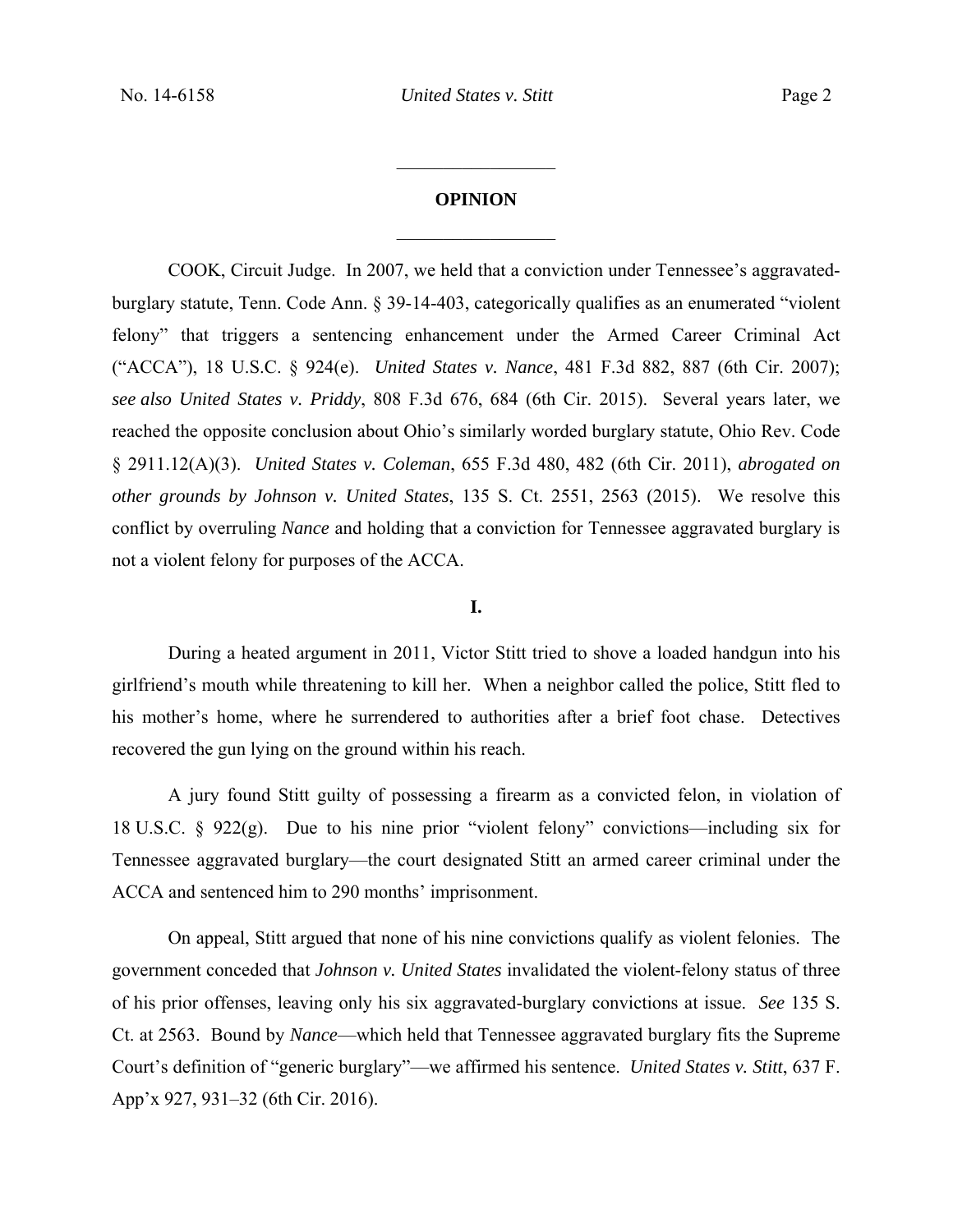Stitt comes before us now on a petition for rehearing en banc, which we granted to resolve whether a conviction for Tennessee aggravated burglary constitutes a violent felony under the ACCA. *United States v. Stitt*, 646 F. App'x 454 (6th Cir. 2016). Because we conclude that Tennessee's aggravated-burglary statute is broader than the definition of generic burglary, we hold that a conviction under the statute does not qualify as an ACCA predicate offense.

## **II.**

 The ACCA imposes a fifteen-year minimum sentence on any defendant who, having been convicted of three prior "violent felonies," is found guilty of being in possession of a firearm. *See* 18 U.S.C. §§ 922(g), 924(e). Although the ACCA enumerates burglary as one of several "violent felonies" that can lead to the fifteen-year minimum, *see* § 924(e)(2)(B)(ii), not every conviction labeled as "burglary" under state law qualifies as a violent felony. *Taylor v. United States*, 495 U.S. 575, 590–92 (1990). Instead, Congress intended to encompass only those convictions arising from burglary statutes that conform to, or are narrower than, the "generic" definition of burglary. *Id.* at 598.

To determine whether Stitt's aggravated-burglary convictions qualify, we apply the "categorical approach." *Descamps v. United States*, 133 S. Ct. 2276, 2281 (2013). Under this approach, we compare the statutory elements of Tennessee aggravated burglary to the elements of "generic burglary." *See id.* If the elements of Tennessee aggravated burglary "are the same as, or narrower than, those of [generic burglary,]" Stitt's convictions count as violent felonies under the ACCA. *Id.*

## A. Applying the Categorical Approach

Tennessee defines aggravated burglary as the "burglary of a habitation," Tenn. Code Ann. § 39-14-403, and defines "habitation" as "any structure . . . which is designed or adapted for the overnight accommodation of persons," *id.* § 39-14-401(1)(A). The term "habitation" includes "mobile homes, trailers, and tents," as well as any "self-propelled vehicle that is designed or adapted for the overnight accommodation of persons and is actually occupied at the time of initial entry by the defendant." *Id.*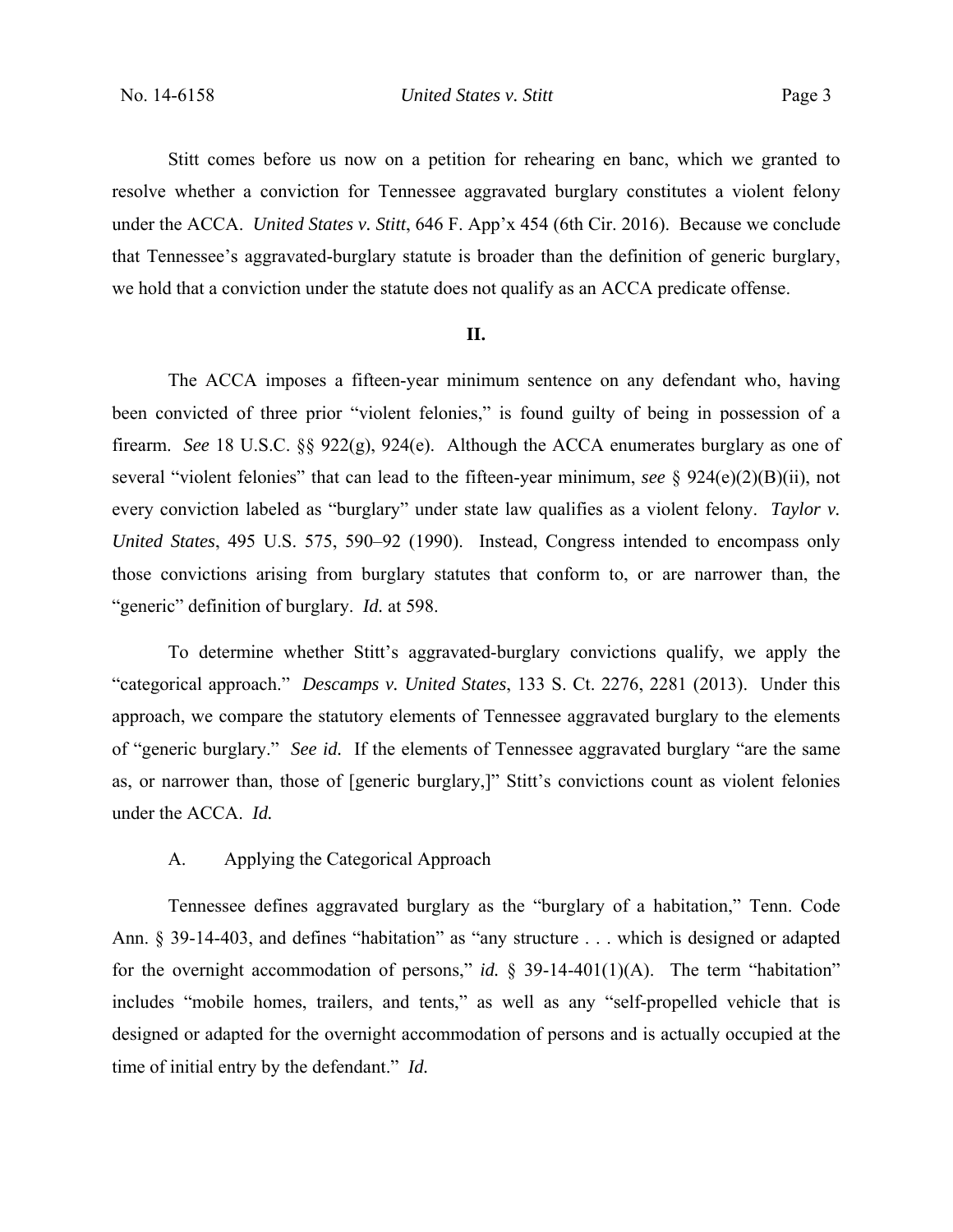By contrast, the Supreme Court has determined that under the ACCA, "generic burglary" means "an unlawful or unprivileged entry into, or remaining in, a building or other structure, with intent to commit a crime." *Taylor*, 495 U.S. at 598. Although the Court left "building or other structure" undefined, it has confirmed repeatedly that vehicles and movable enclosures (e.g., railroad cars, tents, and booths) fall outside the definitional sweep of "building or other structure." *See id.* at 599; *Mathis v. United States*, 136 S. Ct. 2243, 2250 (2016) (explaining that Iowa's burglary statute "covers more conduct than generic burglary" because it "reaches a broader range of places: 'any building, structure, *[or] land, water, or air vehicle.*'" (alteration in original) (citations omitted)); *Nijhawan v. Holder*, 557 U.S. 29, 35 (2009) (differentiating between breaking into a "vessel," which would not qualify as generic burglary, and "breaking into a building," which would); *Gonzales v. Duenas-Alvarez*, 549 U.S. 183, 186–87 (2007) (noting that Massachusetts defines burglary to include breaking into a vehicle, "which falls outside the generic definition of 'burglary,' for a car is not a 'building or structure'" (citations omitted)); *Shepard v. United States*, 544 U.S. 13, 15–16 (2005) ("The [ACCA] makes burglary a violent felony only if committed in a building or enclosed space . . . , not in a boat or motor vehicle.").

By including "mobile homes, trailers, and tents," as well as any "self-propelled vehicle," Tennessee's aggravated-burglary statute includes exactly the kinds of vehicles and movable enclosures that the Court excludes from generic burglary. But the statute comes with a wrinkle: it criminalizes the unauthorized entry into vehicles and movable enclosures (with criminal intent) *only if* they are "designed or adapted for the overnight accommodation of persons." Tenn. Code Ann. § 39-14-401(1). In other words, it restricts the ambit of the statute to only those vehicles and movable enclosures that are habitable.

The issue before us, then, is whether a burglary statute that covers vehicles or movable enclosures only if they are habitable fits within the bounds of generic burglary. We hold that it does not. Our reading of *Taylor* and its progeny supports this conclusion.

To start, *Taylor* emphasizes a place's form and nature—not its intended use or purpose when determining whether a burglary statute's locational element is a "building or other structure." *Taylor*, 495 U.S. at 598; *United States v. Rainer*, 616 F.3d 1212, 1215 (11th Cir.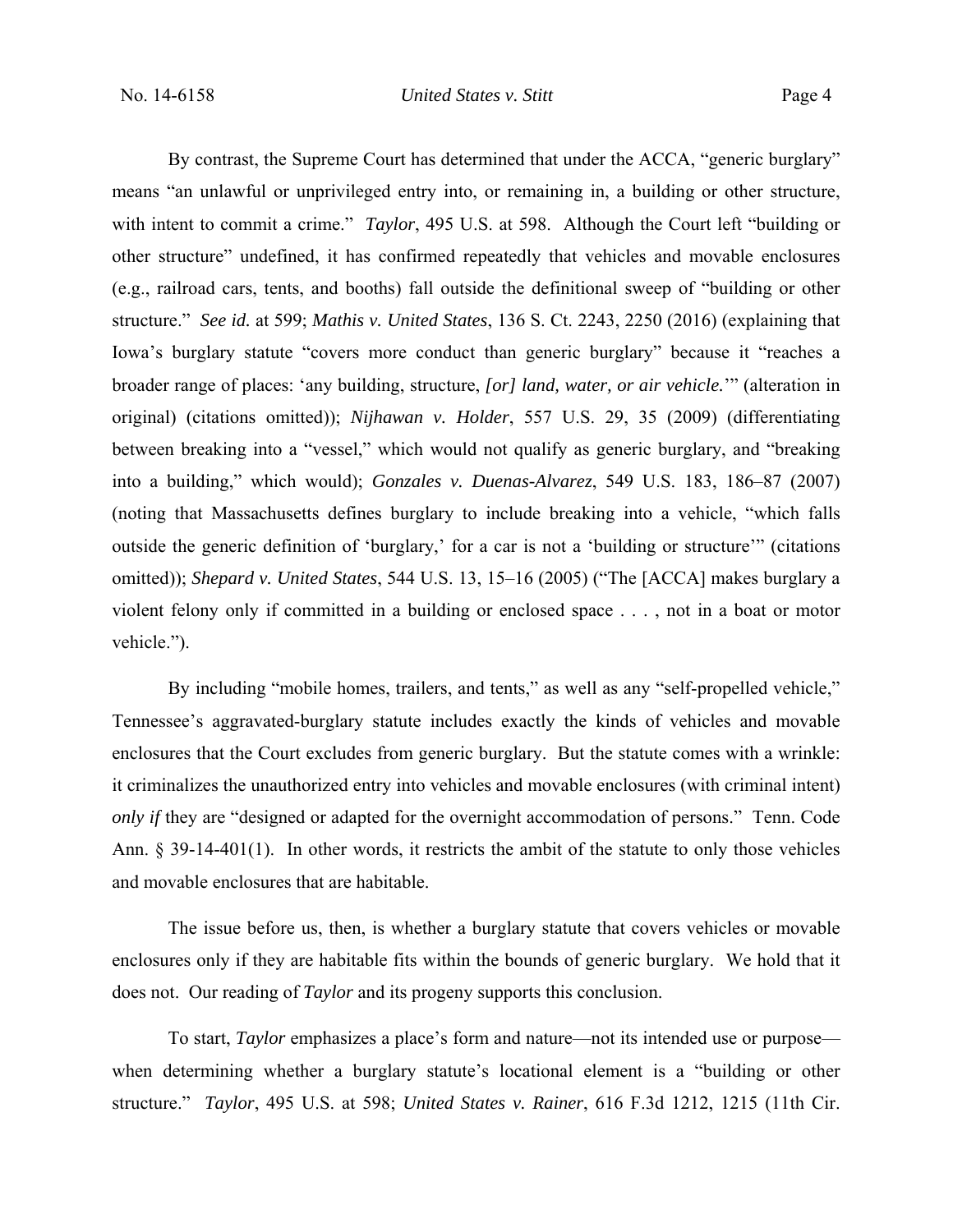2010) ("The definitional focus [of generic burglary] is on the nature of the property or place, not on the nature of its use at the time of the crime."), *abrogated on other grounds as recognized by United States v. Howard*, 742 F.3d 1334, 1344–45 (11th Cir. 2014); *United States v. White*, 836 F.3d 437, 445–46 (4th Cir. 2016) (finding it "immaterial" to the categorical approach that West Virginia's burglary statute confines coverage to vehicles "primarily designed for human habitation").

Additionally, throughout *Taylor*, the Court repeatedly distinguishes vehicles and the like from "building[s] and other structure[s]." 495 U.S. at 598. It begins by offering California common law and Texas's burglary statute—both of which criminalize the unauthorized entry of vehicles—as examples of overly broad burglary definitions. *Id.* at 591 (describing California burglary as "so broadly [defined] as to include shoplifting and theft of goods from a 'locked' but unoccupied automobile" and Texas burglary as "includ[ing] theft from [an] . . . automobile"). The *Taylor* Court then explains that because they "includ[e] places, such as *automobiles*," they define crimes falling outside the generic definition of burglary. *Id.* at 599 (emphasis added). Similarly, in its discussion of Taylor's prior burglary convictions, the Court recognized that Missouri's second-degree burglary statute was broader than generic burglary because it included "breaking and entering 'any booth or tent, or any boat or vessel, or railroad car.'" *Id.* (citations omitted).

Finally, the Supreme Court has held fast to the distinction between vehicles and movable enclosures versus buildings and structures in every single post-*Taylor* decision. *See Mathis*, 136 S. Ct. at 2250**<sup>1</sup>** ; *Nijhawan*, 557 U.S. at 35; *Duenas-Alvarez*, 549 U.S. at 186–87; *Shepard*, 544 U.S. at 15–16. The Court's adherence to this distinction over the course of nearly thirty years persuades us that the Court meant exactly what it said: vehicles and movable enclosures fall outside the scope of generic burglary. *See Mathis*, 136 S. Ct. at 2254 ("[A] good rule of thumb for reading our decisions is that what they say and what they mean are one and the same.").

 $\frac{1}{1}$ <sup>1</sup> Like the Tennessee statute at issue here, Iowa's burglary statute limited its scope to vehicles "adapted for overnight accommodation of persons, or occupied by persons for the purpose of carrying on business or other activity." Iowa Code § 702.12 (2013). Nonetheless, the *Mathis* Court explained that Iowa's burglary statute did not categorically qualify as generic burglary because it criminalized the entry of "land, water, or air vehicle[s]." *See Mathis*, 136 S. Ct. at 2250.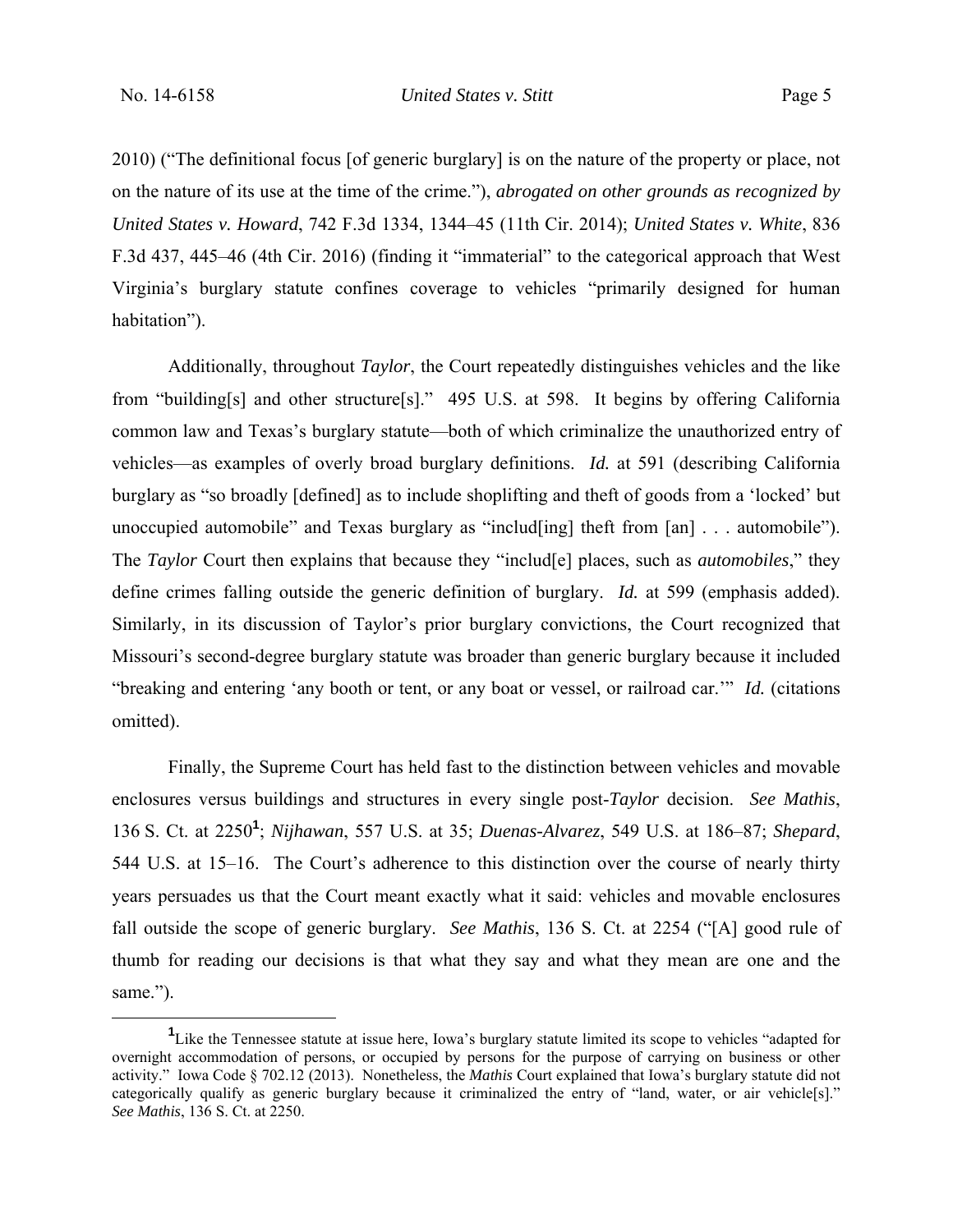#### B. The Government's Response

The government disputes our reading of *Taylor*, offering two arguments to broaden "building or other structure" so as to encompass anything "habitable," even if movable or temporary. Neither argument persuades us.

*First*, latching onto the *Taylor* Court's statement "that Congress meant by 'burglary' the generic sense in which the term is now used in the criminal codes of most states," 495 U.S. at 598, the government conducts its own fifty-state survey of the burglary statutes in effect at the time the Court decided *Taylor*. It concludes that (a) the overwhelming majority of states included vehicles and movable enclosures in their burglary statutes, and (b) a little more than half the states' burglary statutes specifically "covered movable structures adapted for specific purposes such as overnight accommodation, business, or education." This, the government asserts, shows that the *Taylor* Court meant to include such "movable structures" under "buildings or other structures."

*Second*, the government argues that because the Model Penal Code's ("MPC") burglary definition—which includes occupied structures—"served as the basis" for the *Taylor* Court's definition of generic burglary, the Court intended to include occupied structures under the phrase "building or other structure." The government hangs its entire argument on a single footnote in which the Court explains that the generic definition of burglary "approximates that adopted by the drafters of the [MPC]." *Id*. at 598 n.8.

Both the government's arguments suffer from the same problem: they ignore the Court's clear and unambiguous language that "building or other structure" excludes *all* things mobile or transitory. Indeed, the government focuses its arguments *not* on interpreting the words the Court chose to define generic burglary, but on divining Congress's intent from the MPC and state statutes. Given the Court's statement that burglary statutes that "includ[e] places, such as automobiles" fall outside the scope of generic burglary—and its steadfast repetition of similar language in later cases—we find the government's arguments unavailing. *Id*. at 599.

Moreover, even if we accept the government's invitation to focus on the *Taylor* Court's own determination of congressional intent, its arguments still fail. To understand why, start with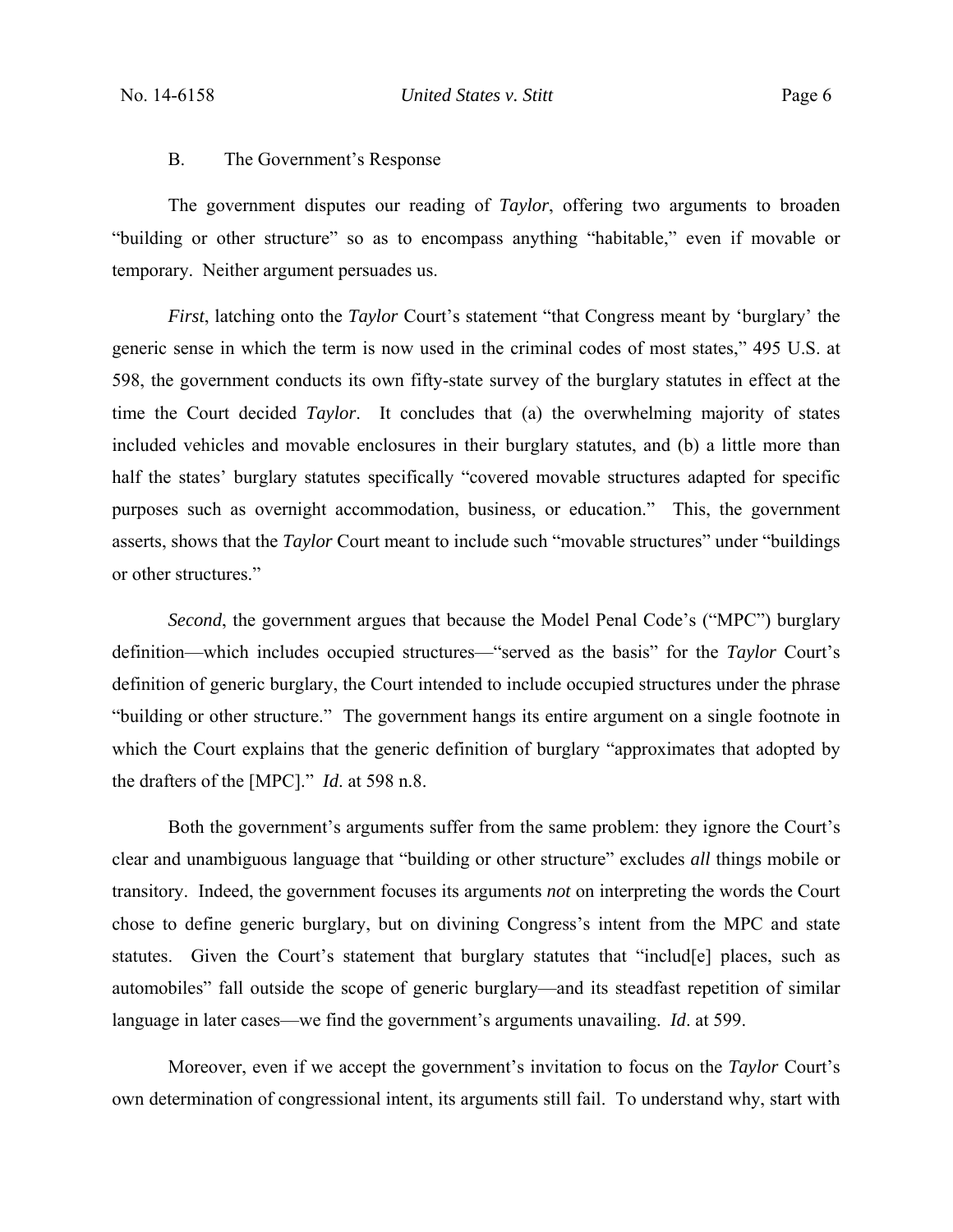the question addressed in *Taylor*: how should the Court define "burglary" under the ACCA when the statute supplies no definition? *Id.* at 577. In answering the question, the Court drew on three sources: (1) a definition of "burglary" from a prior version of the ACCA, (2) the MPC, and (3) a general sense of burglary derived from a prominent criminal law treatise. We too review these three sources.

When Congress enacted the ACCA in 1984, it defined burglary as "any felony consisting of entering or remaining surreptitiously within a *building* that is property of another with intent to engage in conduct constituting a Federal or State offense." *Id*. at 581 (emphasis added) (quoting 18 U.S.C. § 1202(c)(9) (1984)). Congress's choice of "building" necessarily excluded anything movable.

Congress left out this 1984 definition of burglary when it amended the ACCA in 1986. But in formulating a replacement, the Court hewed closely to the 1984 definition because it believed Congress intended to retain the original definition's substance. It observed that "nothing in the [legislative] history [suggested] that Congress intended in 1986 to replace the 1984 'generic' definition of burglary with something entirely different."**<sup>2</sup>** *Id.* at 590, 598. The Court therefore settled on a definition of generic burglary that "[wa]s practically identical to the" one Congress had provided in 1984 (which excluded vehicles and movable enclosures). *Id.* at 598.

The Court's definitional emphasis on "the nature of the property or place" becomes more apparent when contrasting generic burglary with the MPC's burglary definition. *Rainer*, 616 F.3d at 1215. The MPC reads: "[a] person is guilty of burglary if he enters a building or *occupied structure*, or separately secured or occupied portion thereof, with purpose to commit a crime therein, unless . . . the actor is licensed or privileged to enter." *Taylor*, 495 U.S. at 598 n.8 (emphasis added) (quoting American Law Institute, Model Penal Code § 221.1 (1980)). The *Taylor* Court could have adopted the MPC's language of "building or *occupied* structure." *See id.* (emphasis added). Instead, it omitted "occupied," signaling that for the locational

**<sup>2</sup>** <sup>2</sup>The Court even suggested that "the deletion of the 1984 definition of burglary may have been an inadvertent casualty of a complex drafting process." *Id.* at 589–90.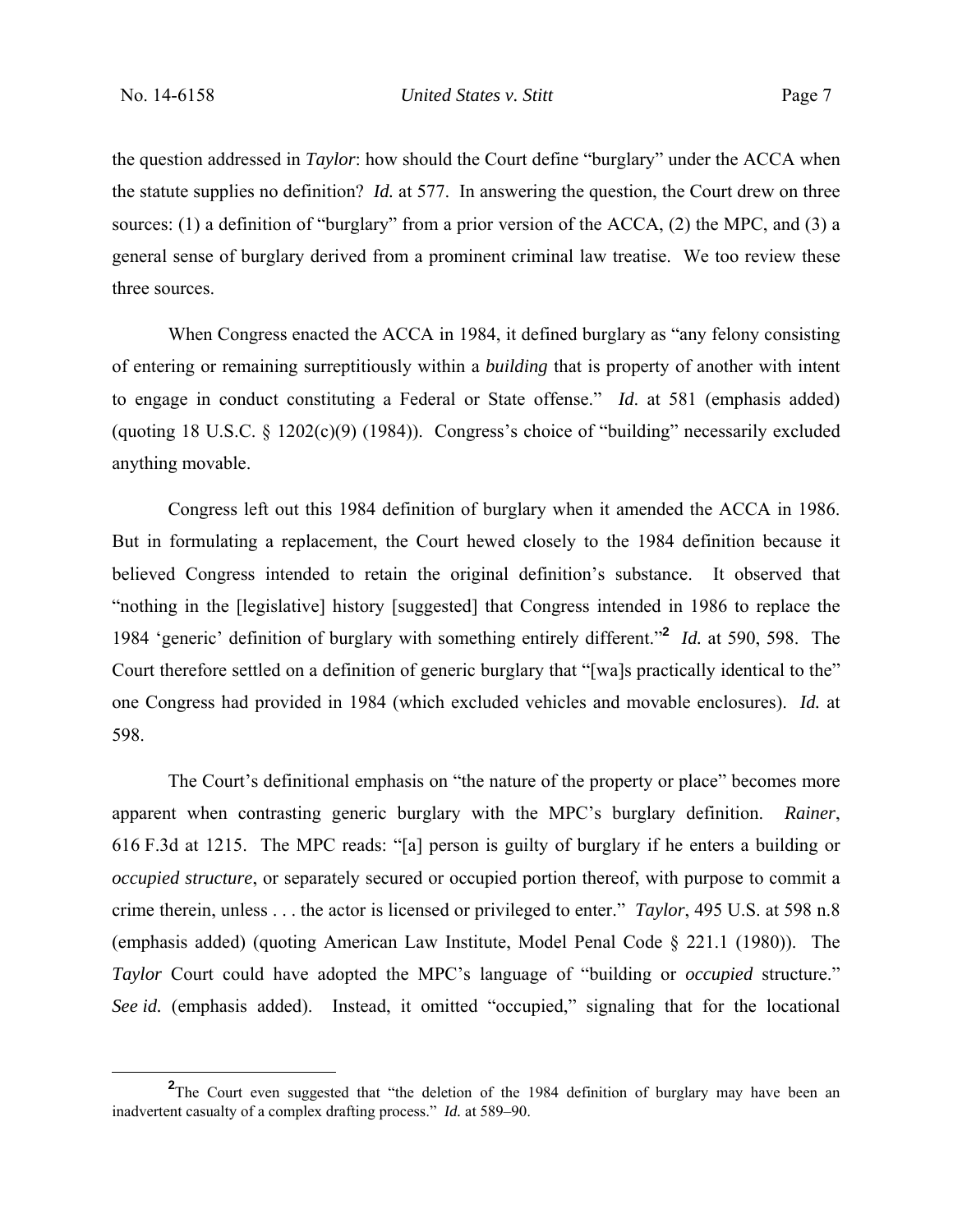element, a place's form—rather than its adaptation for habitability—marks the dividing line between generic and non-generic burglary. *See id.* at 598.

Finally, the Court sought to craft a definition of generic burglary that captured the elements common to state burglary statutes.**<sup>3</sup>** To help distill those elements, the Court turned to the 1986 edition of Wayne LaFave's classic treatise, *Substantive Criminal Law*. *See Taylor*, 495 U.S. at 598; *see also United States v. Grisel*, 488 F.3d 844, 848–49 (9th Cir. 2007) (en banc). Regarding the locational element, LaFave found that "[m]odern statutes . . . typically describe the place as a 'building' or 'structure,'" but that some "also extend to still *other places, such as all or some types of vehicles.*" Wayne R. LaFave & Austin W. Scott, Jr., *Substantive Criminal Law* § 8.13(e) (1986) (emphasis added). Clearly, LaFave viewed buildings and structures as distinct from "vehicles." And the Court, in turn, adopted the same "typical" locational element—"building" or "structure"—used by states while omitting any reference to vehicles, suggesting that it, like LaFave, saw vehicles as distinct from structures.

In sum, the *Taylor* Court's consultation of the three sources—particularly its rejection of the MPC's "occupied structure" and its adoption of LaFave's description of the locational element—refutes the government's argument that we should interpret "building and other structure" in strict conformance with the MPC and the government's fifty-state survey. *See Grisel*, 488 F.3d at 849 ("[T]he Supreme Court in *Taylor* defined burglary using a generic definition that we are bound to obey even if we think that the definition is deficient."). Accordingly, we reject the view that a state burglary statute that limits its scope to only those vehicles and movable enclosures that are habitable fits under the generic definition of burglary.

**<sup>3</sup>** <sup>3</sup>"Although the exact formulations vary [for each state], the generic, contemporary meaning of burglary contains *at least* the following elements: an unlawful or unprivileged entry into, or remaining in, a building or other structure, with intent to commit a crime. *See* LaFave & Scott *supra*, n.3 . . . § 8.13(c), p. 471 (modern statutes 'typically describe the place as a "building" or "structure"') . . . ." *Taylor*, 495 U.S. at 598 (emphasis added) (footnote omitted).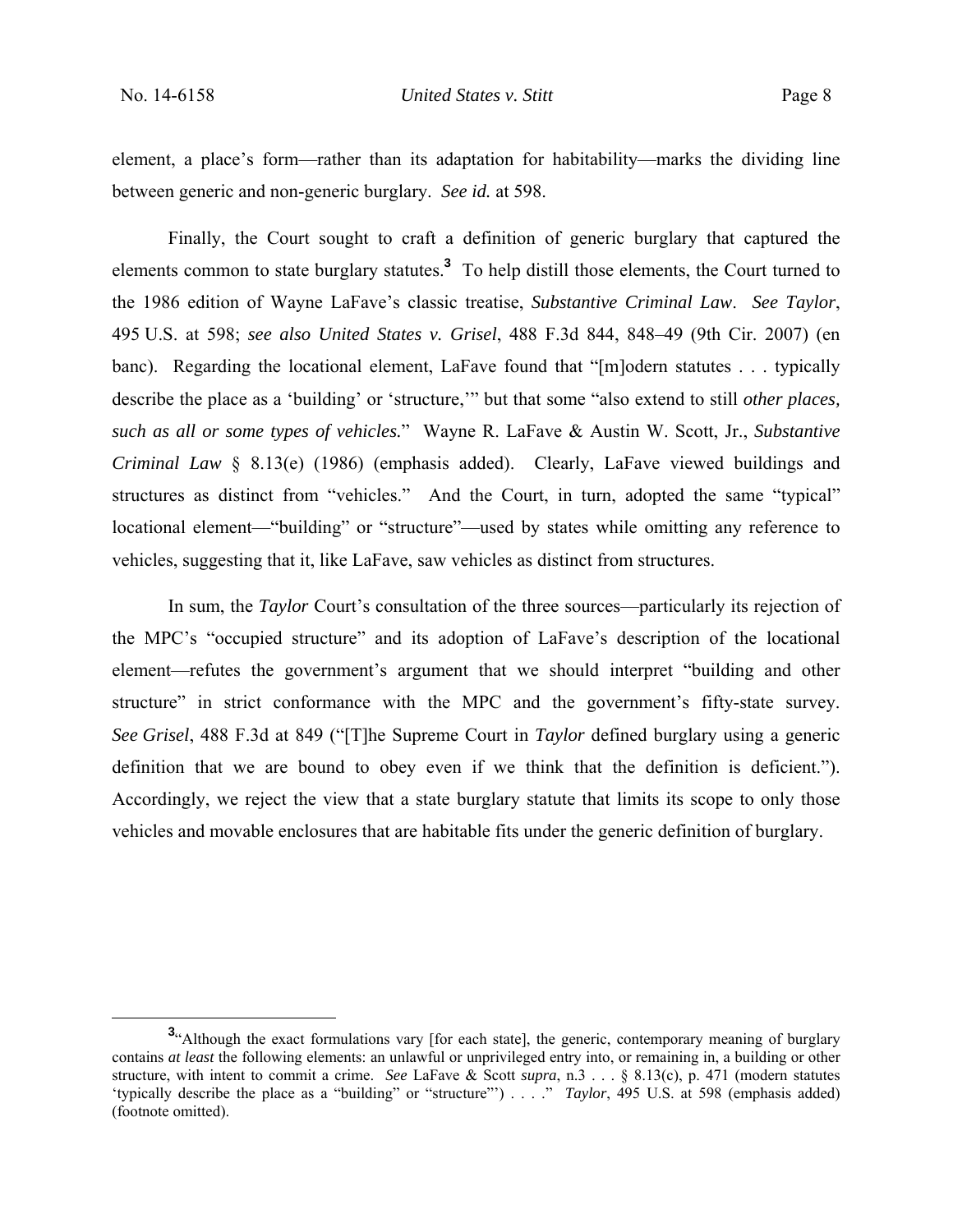## C. *Nance*

Our conclusion that Tennessee's aggravated-burglary statute sweeps more broadly than generic burglary conflicts with our decision in *Nance*, which held that the statute matches the ACCA's definition of generic burglary.**<sup>4</sup>** 481 F.3d at 888. We now overrule *Nance*.

In *Nance*, we correctly stated that Tennessee "[a]ggravated burglary occurs when an individual enters a habitation 'without the effective consent of the property owner' and, . . . intends to commit a felony." *Id.* (alteration and omission in original) (quoting *United States v. Sawyers*, 409 F.3d 732, 737 (6th Cir. 2005)). We neglected, however, to scrutinize the statutory definition of "habitation," which includes vehicles, tents, and other movable enclosures. *See* Tenn. Code Ann. § 39-14-401(1). We compounded this error by comparing the elements of Tennessee's aggravated-burglary statute to the following truncated definition of generic burglary: a burglary "committed in a building or enclosed space." *Nance*, 481 F.3d at 888 (quoting *Shepard*, 544 U.S. at 16). But the full definition from *Shepard* states that the ACCA "makes burglary a violent felony only if committed in a building or enclosed space . . . *not in a boat or motor vehicle.*" 544 U.S. at 15–16 (emphasis added). As a result of comparing an incomplete definition of Tennessee aggravated burglary to an incomplete definition of generic burglary, we incorrectly concluded that a "habitation" is a "building or enclosed space" and that a conviction for Tennessee aggravated-burglary therefore constituted a violent felony. *Nance*, 481 F.3d at 888*.*

We were not alone in shortcutting the categorical-approach analysis. At least two other circuits committed the same error of looking at the statutory elements of burglary statutes without considering the definition of key terms such as "occupied structure" or "habitation." *See United States v. Field*, 39 F.3d 15, 20 (1st Cir. 1994); *United States v. Silva*, 957 F.2d 157, 162 (5th Cir. 1992).

Where courts have accounted for these statutory definitions, most have held that statutes criminalizing the burglary of vehicles and movable enclosures, even where limited to

**<sup>4</sup>** Bound by the precedent set in *Nance*, we held in *Priddy* that a defendant's conviction for Tennessee aggravated burglary qualified as a violent felony. 808 F.3d at 684. *Priddy* did not expand further on *Nance*'s reasoning.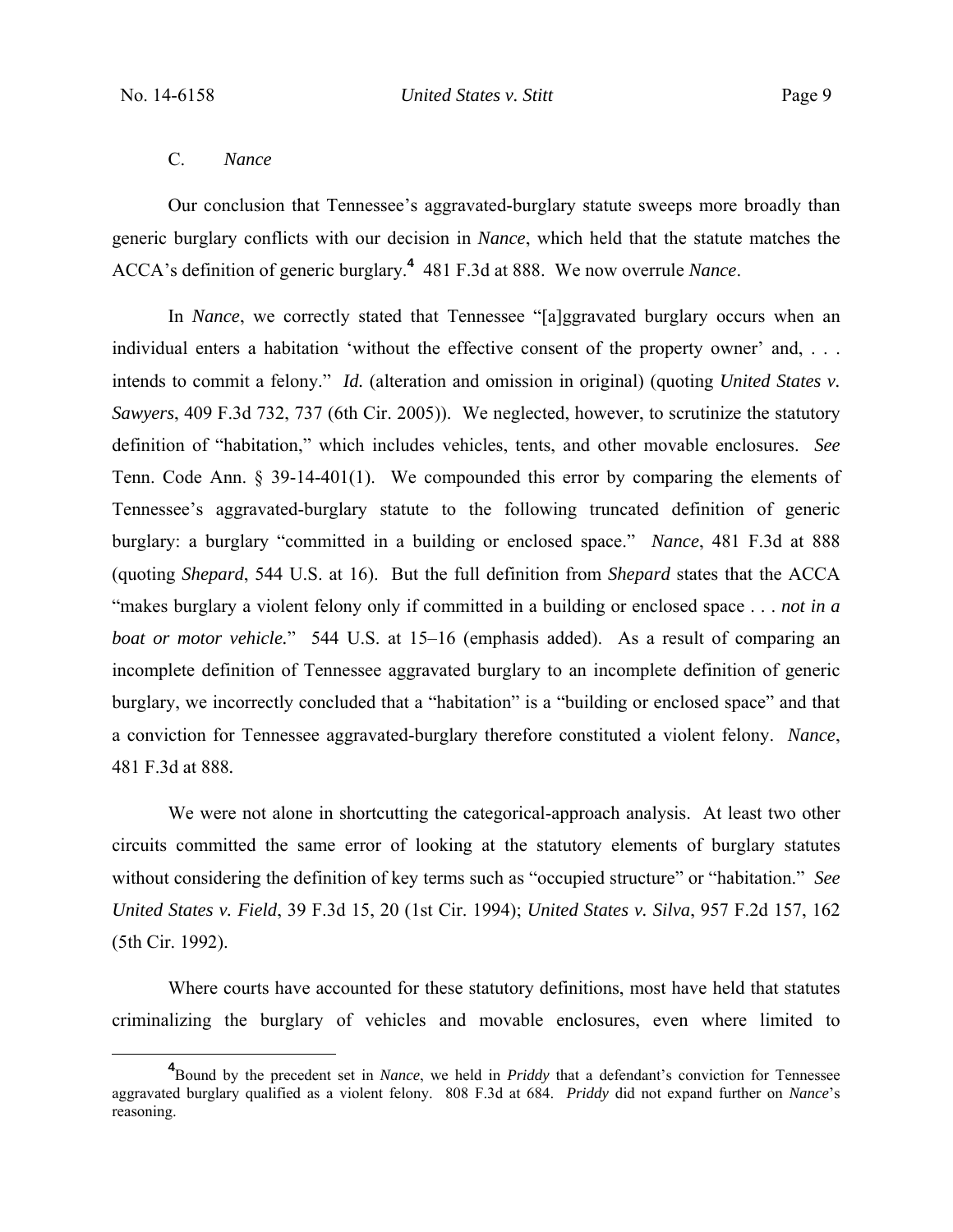No. 14-6158 *United States v. Stitt* Page 10

"habitations" or "occupied structures," fall outside the generic definition of burglary. *Compare White*, 836 F.3d at 446; *United States v. Bess*, 655 F. App'x 518, 519 (8th Cir. 2016) (per curiam); *Coleman*, 655 F.3d at 482; *Rainer*, 616 F.3d at 1215; *Grisel*, 488 F.3d at 851; *United States v. Bennett*, 100 F.3d 1105, 1109 (3d Cir. 1996), *with United States v. Spring*, 80 F.3d 1450, 1462 (10th Cir. 1996).**<sup>5</sup>**

In short, we overrule *Nance* because that case misapplied the categorical approach. As explained above, a violation of Tennessee's aggravated-burglary statute is not categorically a violent felony.

### **III.**

 Our conclusion that a conviction under Tennessee's aggravated-burglary statute does not categorically qualify as a violent felony does not end our inquiry. Even if a state burglary statute criminalizes more conduct than generic burglary, it may do so by listing multiple elements in the alternative, thus setting forth different crimes, and one or more of those crimes might match the definition of generic burglary. *Mathis*, 136 S. Ct. at 2248–49 (citing *Shepard*, 544 U.S. at 26). If the statute does list alternative elements, we apply the "modified" categorical approach to establish which of the alternative crimes forms the basis of the defendant's conviction.

Here, both parties agree that "the definition of habitation is indivisible"—that is, it lays out alternative *means* to fulfilling a single element rather than alternative *elements*. *See id.* at 2251 n.1 (abrogating *United States v. Ozier*, 796 F.3d 597 (6th Cir. 2015)). Our review confirms that Tennessee's aggravated-burglary statute is indivisible.

To determine a statute's divisibility, we look first at the language of the statute and statecourt decisions; if neither source provides a definitive answer, we turn to the record of conviction. *See id.* at 2249, 2256; *see also United States v. Ritchey*, 840 F.3d 310, 317–18 (6th Cir. 2016). If we still cannot discern whether a statute presents elements or means, the statute is indivisible. *Mathis*, 136 S. Ct. at 2257.

**<sup>5</sup>** <sup>5</sup>The dissent rejects the way we count the circuits, arguing that the circuit split is actually more or less even. (Dissent Op. at 7–8.) But the dissent's own count misleads—two of the three cases it claims in its column shortcut the categorical-approach analysis. *See Nance*, 481 F.3d at 888; *Silva*, 957 F.2d at 162. And it fails to recognize *Grisel*—which falls in our column—as the controlling precedent in the Ninth Circuit.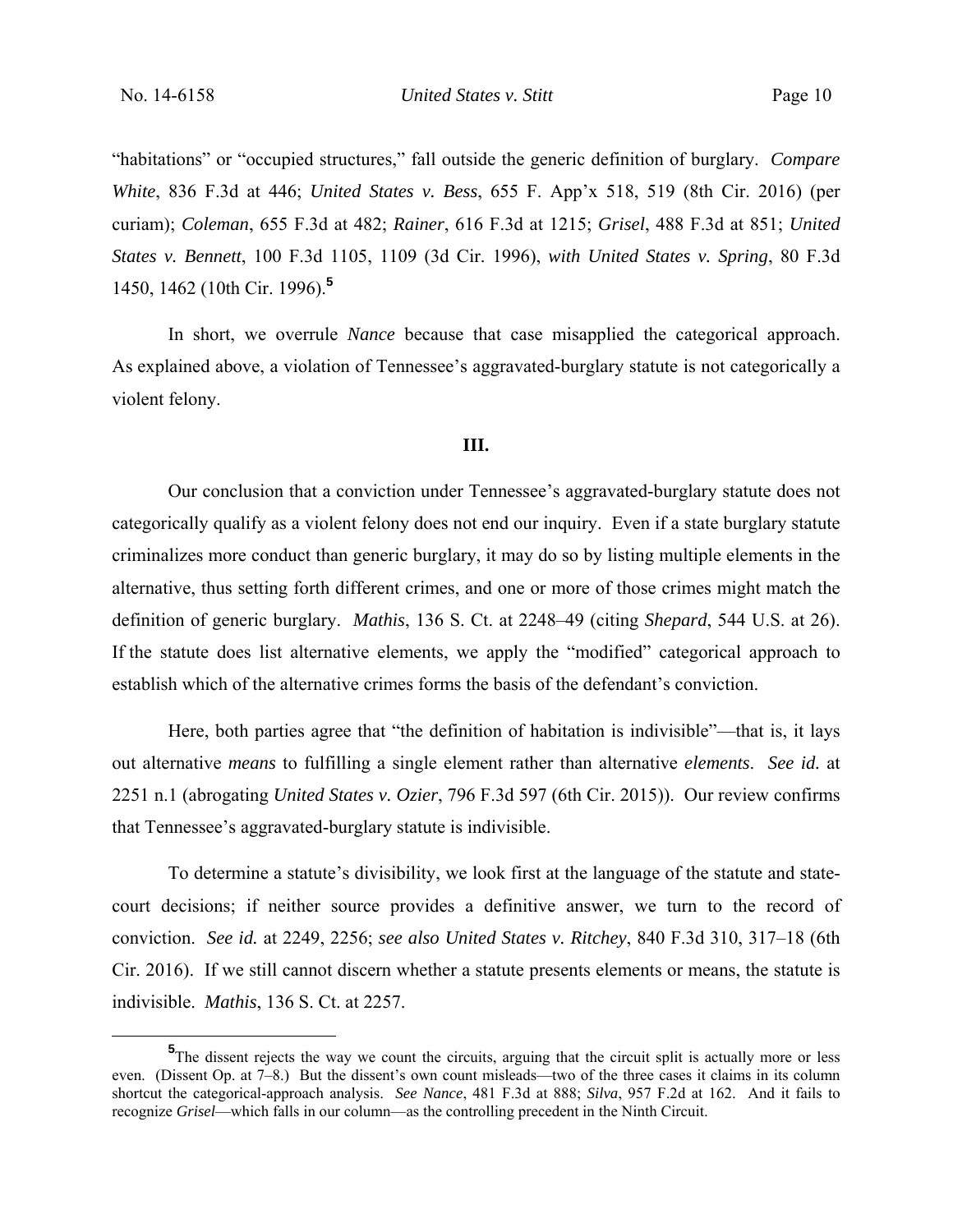The *Mathis* Court explained that a statute is indivisible when it lists examples to clarify a term, as opposed to listing alternative elements to define multiple crimes. *Id.* The Court offered two cases that examined statutes deemed indivisible because they listed "illustrative examples" of various means to fulfilling a single element. *Id*. at 2256. One of those cases—*Howard*, 742 F.3d at 1348—guides our analysis here.

In *Howard*, the Eleventh Circuit reviewed Alabama's third-degree burglary statute, which defined building as "[a]ny structure which may be entered and utilized by persons for business, public use, lodging or the storage of goods." 742 F.3d at 1348 (alteration in original) (quoting Ala. Code § 13A-7-1(2) (1979)). According to the statutory definition in force at the time, "structure . . . *includes* any vehicle, aircraft or watercraft used for the lodging of persons or carrying on business therein" and also "*includes* any railroad box car or other rail equipment or trailer or tractor trailer or combination thereof." *Id.* (quoting Ala. Code § 13A-7-1(2) (1979)). Because "[t]he items that follow each use of the word 'includes' in the statute are non-exhaustive examples," the Eleventh Circuit held that Alabama's third-degree burglary statute delineated means rather than elements, rendering the statute indivisible. *Id.*

Tennessee's aggravated-burglary statute follows the pattern of Alabama's third-degree burglary statute to a tee. It defines "habitation" as "any structure . . . which is designed or adapted for the overnight accommodation of persons." Tenn. Code Ann. § 39-14-401(1)(A). Tennessee's definition of habitation "*includ[es]* . . . mobile homes, trailers, and tents"; it also "*[i]ncludes* a self-propelled vehicle that is designed or adapted for the overnight accommodation of persons." *Id.* § 39-14-401(1)(B) (emphasis added). This non-exhaustive list of "illustrative examples" therefore sets forth means rather than elements. Additionally, our review of the case law reveals no decision suggesting otherwise. As such, Tennessee's aggravated-burglary statute is indivisible, thereby foreclosing application of the modified categorical approach.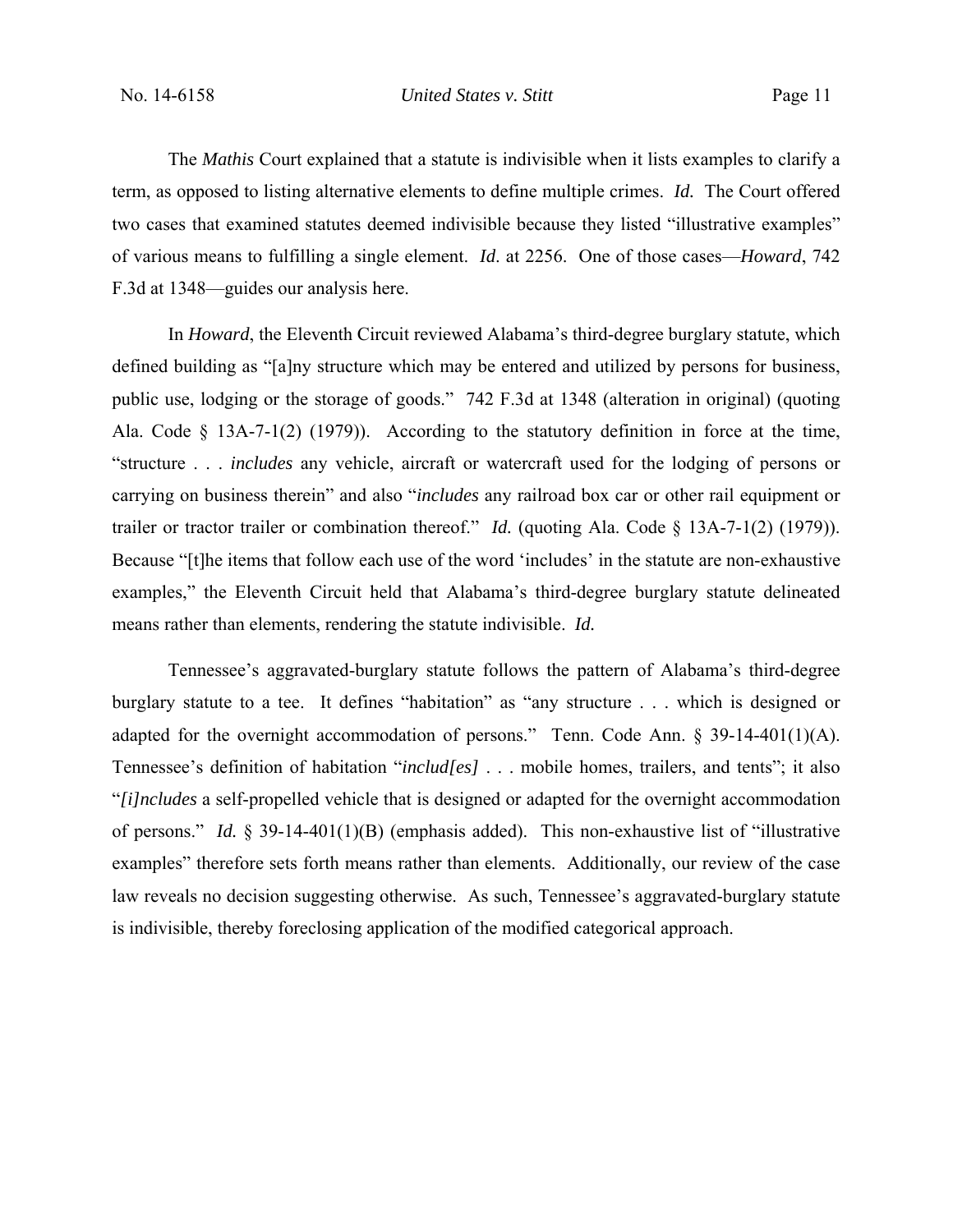## **IV.**

Because Tennessee's aggravated-burglary statute is both broader than generic burglary under the categorical approach and indivisible, a conviction under the statute does not count as a violent felony under the ACCA.**<sup>6</sup>** We therefore REVERSE and REMAND for resentencing consistent with this opinion.

**<sup>6</sup>** <sup>6</sup>Stitt also argues that Tennessee's aggravated-burglary statute lacks the requisite mens rea to qualify as generic burglary. Because we hold that his conviction does not qualify as generic burglary based on the underlying statute's inclusion of vehicles and movable enclosures, we need not address this argument.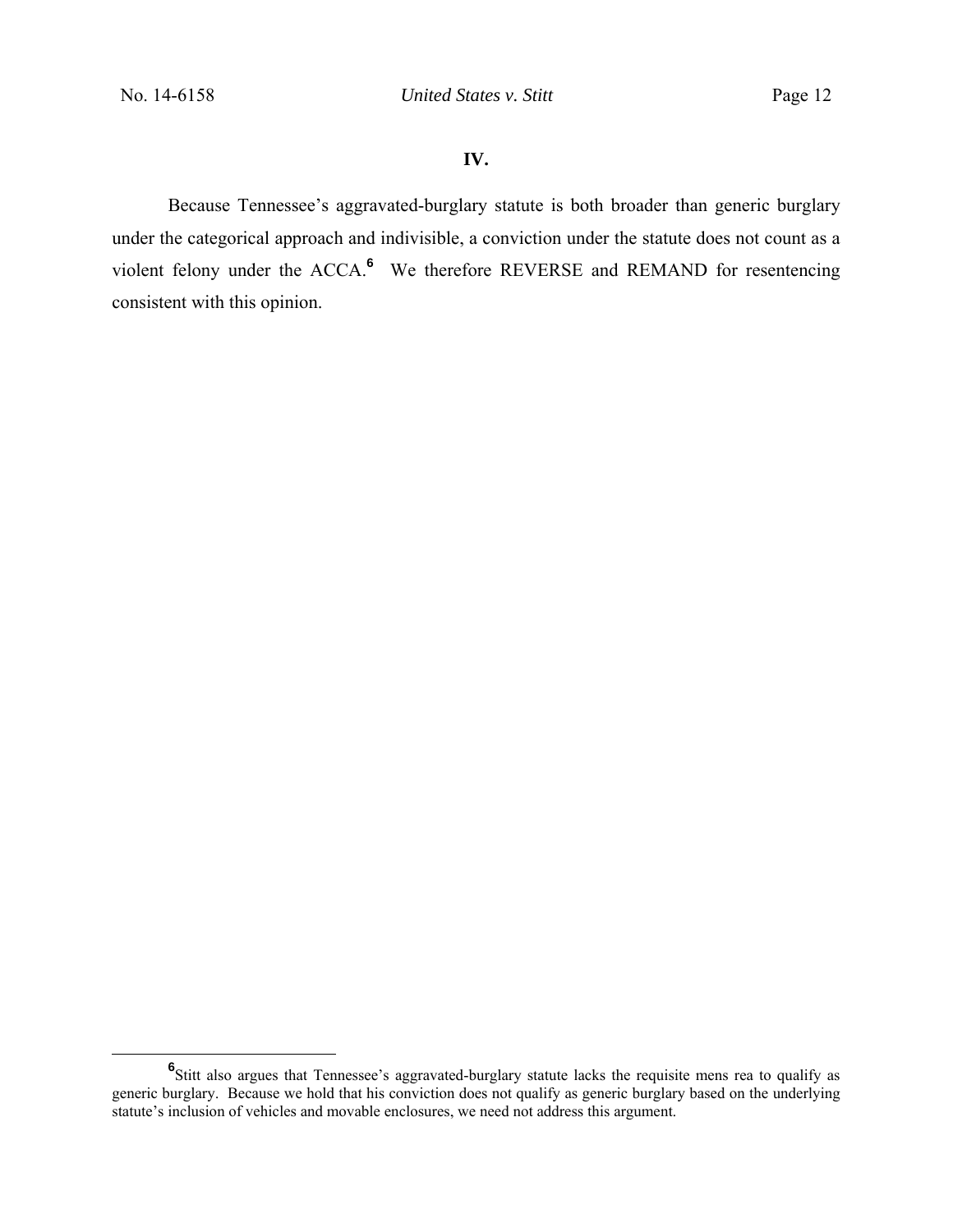## **CONCURRENCE**   $\frac{1}{2}$

 $\frac{1}{2}$ 

BOGGS, Circuit Judge, concurring.

**I** 

I concur with my colleagues that the Supreme Court's decision in *Taylor* and subsequent cases settle the question before us today and require us to overrule *Nance*. I write separately, however, to respond to statements made in the dissenting opinion regarding (1) whether burglary of a vehicle "designed or adapted for the overnight accommodation of persons," Tenn. Code § 39-14-401(1), was a kind of burglary that the *Taylor* Court would have counted as a "generic" ACCA burglary, and (2) whether vehicles designed or adapted for overnight accommodation are dwellings.

#### A

The dissent's argument, at bottom, is this: the Tennessee statute before us punishes burglary of a vehicle only when the vehicle is designed or adapted for overnight accommodation (i.e., only when the vehicle is a dwelling), unlike statutes that punish burglary of *any* vehicle or burglary of vehicles designed for business, and thus the Tennessee statute before us goes no further than to punish burglary of a dwelling. Any burglary of a dwelling, the dissent reasons, must necessarily be a generic ACCA burglary, because the ACCA's definition of burglary is "broader" than (and thus wholly includes as a subset) common-law burglary of a dwelling. So the Tennessee statute is not too broad.

I will put aside, for now, the question whether these vehicles are, in fact, common-law dwellings, for even if they are, the Tennessee statute is still broader than generic ACCA burglary, and *Taylor* still requires us to reverse *Nance*.

That is because, if we are bound to follow the Supreme Court's ruling in *Taylor*, then we are bound to apply its definition of generic burglary—as the majority notes, "a good rule of thumb" for reading the Court's decisions is that what the Court says and what it means "are one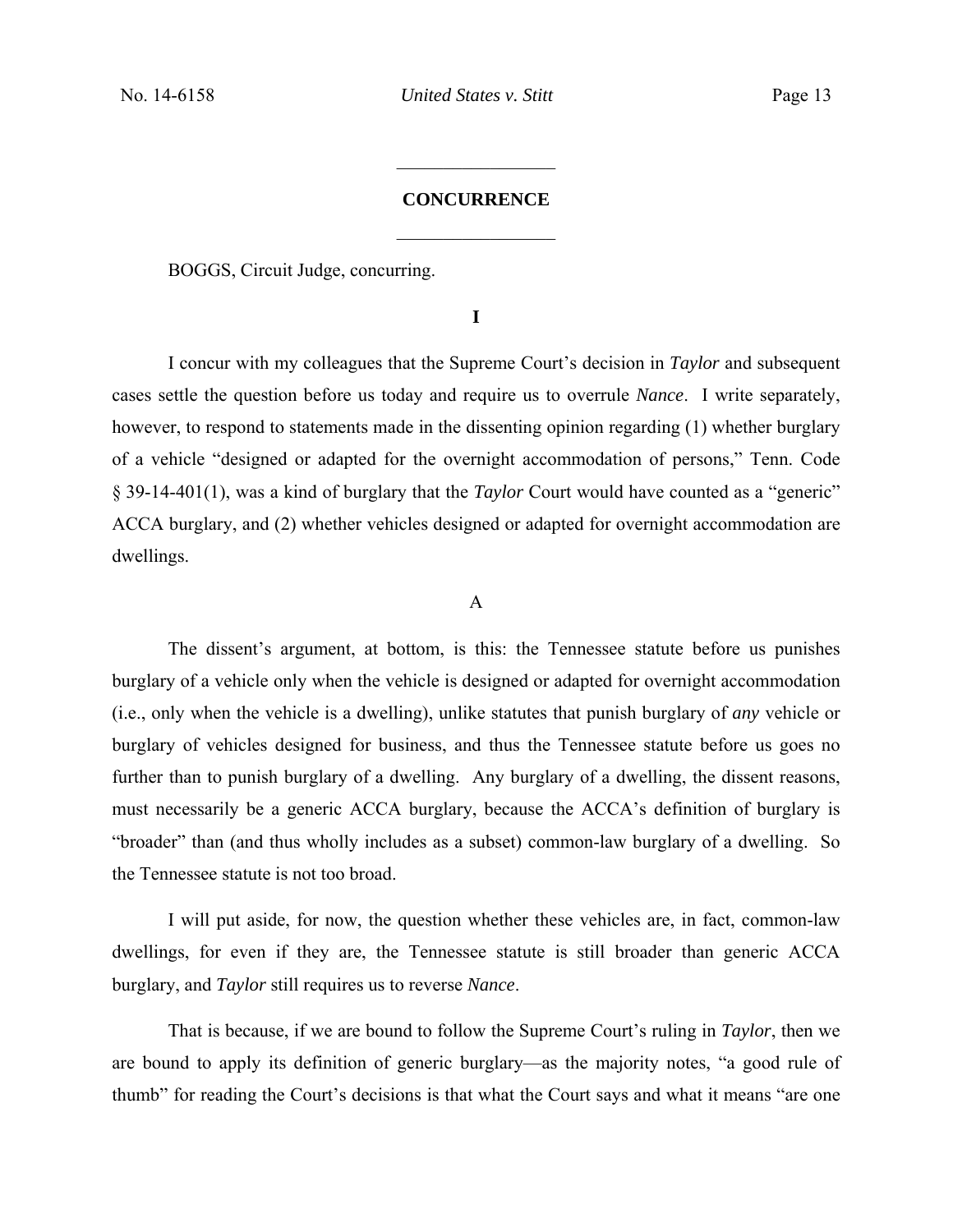and the same," *Mathis v. United States*, 136 S. Ct. 2243, 2254 (2016), and what the Court said in *Taylor* is *not*, as the dissent would have it, that generic ACCA burglary is "broader" than burglary of a dwelling. Indeed, the Court uses the term "broader" (or "broad" or "broadly") only (1) to describe definitions in the Model Penal Code as encompassing more conduct than traditional common-law burglary, *Taylor v. United States*, 495 U.S. 575, 580 (1990); (2) to discuss the extent to which Congress, in enacting the current version of the ACCA, intended to include more crimes as predicates for the career-criminal designation, *id.* at 583 ("[T]he time has come to broaden [the] definition [of career criminal] so that we may have a greater sweep and more effective use of this important statute." (quoting 132 Cong. Rec. 7697 (1986))), 586 ("H.R. 4639, on the other hand, was seen as too broad."); (3) to cite a floor statement proposing a definition of ACCA burglary that was "intended to be broader than common law burglary"—but that was not adopted, 590 n.5 (quoting 135 Cong. Rec. 23519 (1989)); (4) to describe state statutory definitions of burglary that encompass more conduct than traditional common-law burglary, 591 (describing California statute as defining burglary "so broadly as to include shoplifting"); or—and this cuts against the dissent's argument—(5) to describe state statutes that "includ[e] places, such as automobiles," as "defin[ing] burglary more broadly" *than generic ACCA burglary*, *id.* at 599.

Never, not once, does the *Taylor* Court state or imply that generic ACCA burglary—as opposed to one of the *rejected* proposed definitions of generic burglary—is "broader" than common-law burglary of a dwelling so as to include all burglaries of dwellings within the set of generic ACCA burglaries. *Contra* Dissenting Op. at 34 (stating that the Court "opted instead for a 'broader "generic" definition' drawn from the Model Penal Code" (emphasis omitted) and citing pages 580, 592, and 599 of *Taylor*, none of which affirm the proposition that *Taylor*'s definition of generic ACCA burglary is "broader" than common-law burglary and "drawn from" the Model Penal Code).

None of the above, of course, *refutes* the dissent's argument; it merely calls into question a premise on which the dissent's argument rests. *Taylor*'s pronouncement of its definition of generic ACCA burglary, however, *does* refute the dissent. *Taylor* supports its definition of generic ACCA burglary ("an unlawful or unprivileged entry into, or remaining in, a *building or*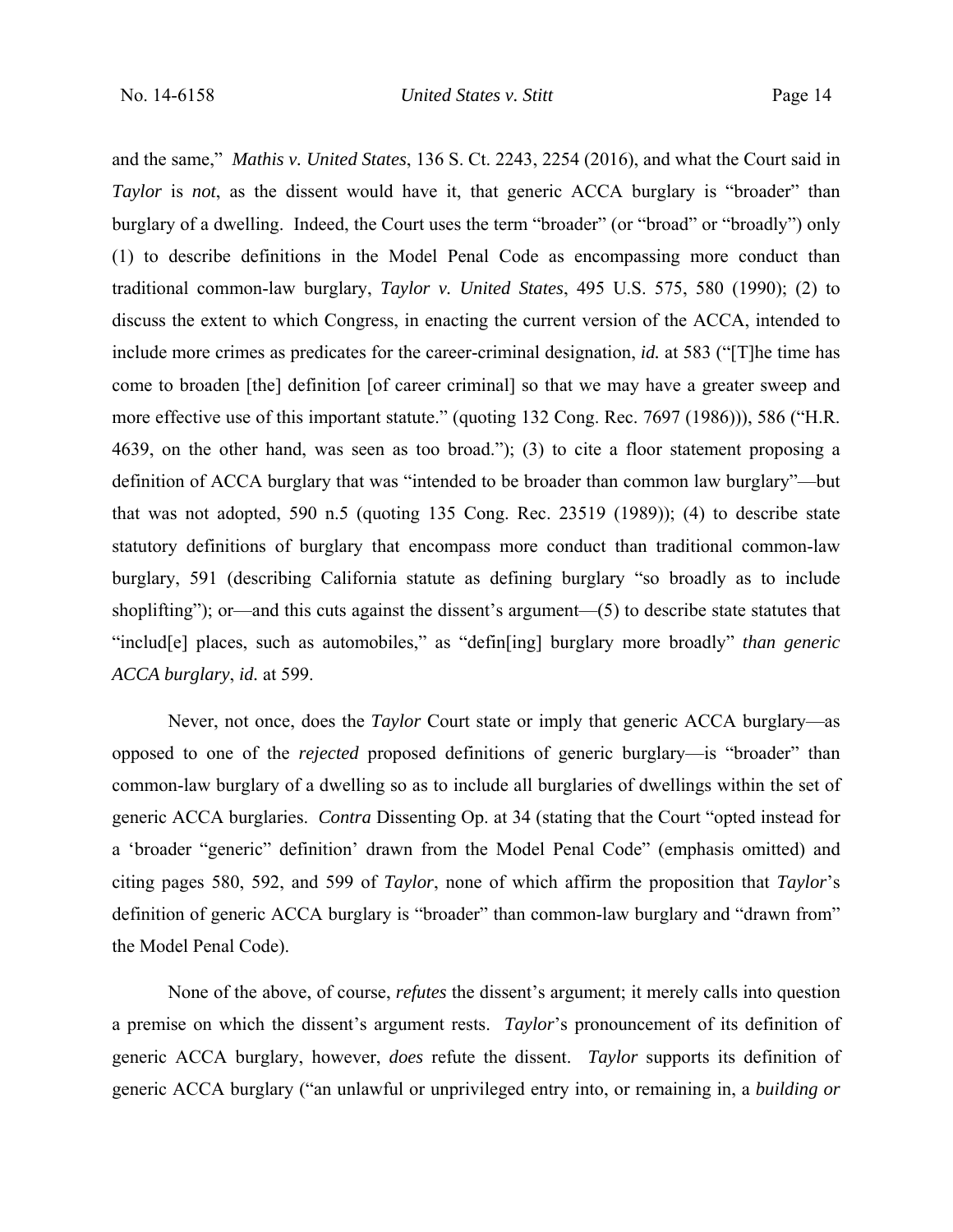*other structure*, with intent to commit a crime," 495 U.S. at 598 (emphasis added)) with a single source: "Wayne LaFave's classic treatise," the majority notes, which identifies the place ("the place," in the singular) of a burglary as a "building" or "structure" and then notes that "[s]ome burglary statutes also extend to *still other places*, such as all *or some* types of vehicles." Wayne R. LaFave & Austin W. Scott, Jr., 2 *Substantive Criminal Law* § 8.13, at 471 (1986) (emphases added) (footnote omitted).

True, "some types of vehicles" could, in the abstract, refer to vehicles designed for trade or other purposes besides the overnight accommodation of persons. But here, "some types of vehicles" refers specifically to vehicles *adapted for* the overnight accommodation of persons. That means that vehicles, even if adapted for overnight habitation, are "other places" that *do not* fit within the definition of "building or structure" adopted by the *Taylor* Court.

We know this because, on the *very same page* of LaFave's treatise that the Supreme Court cites as the sole support for its "building or structure" definition (page 471), the treatise cites the following Texas statute as an example of a statute that punishes burglary of "other places" *rather than* buildings or structures:

### § 30.01. Definitions

In this chapter:

(1) "Habitation" means a structure or vehicle that is adapted for the overnight accommodation of persons, and includes: (A) each separately secured or occupied portion of the structure or vehicle; and (B) each structure appurtenant to or connected with the structure or vehicle.

§ 30.02. Burglary

- (a) A person commits an offense if, without the effective consent of the owner, he:
	- (1) enters a *habitation*, or a building (or any portion of a building) not then open to the public, with intent to commit a felony or theft;

. . . .

Tex. Penal Code §§ 30.01, 30.02 (1986) (emphasis added).

Strikingly, this Texas statute punishes the burglary of buildings or habitations, where habitation is defined as a structure or a vehicle "that is adapted for the overnight accommodation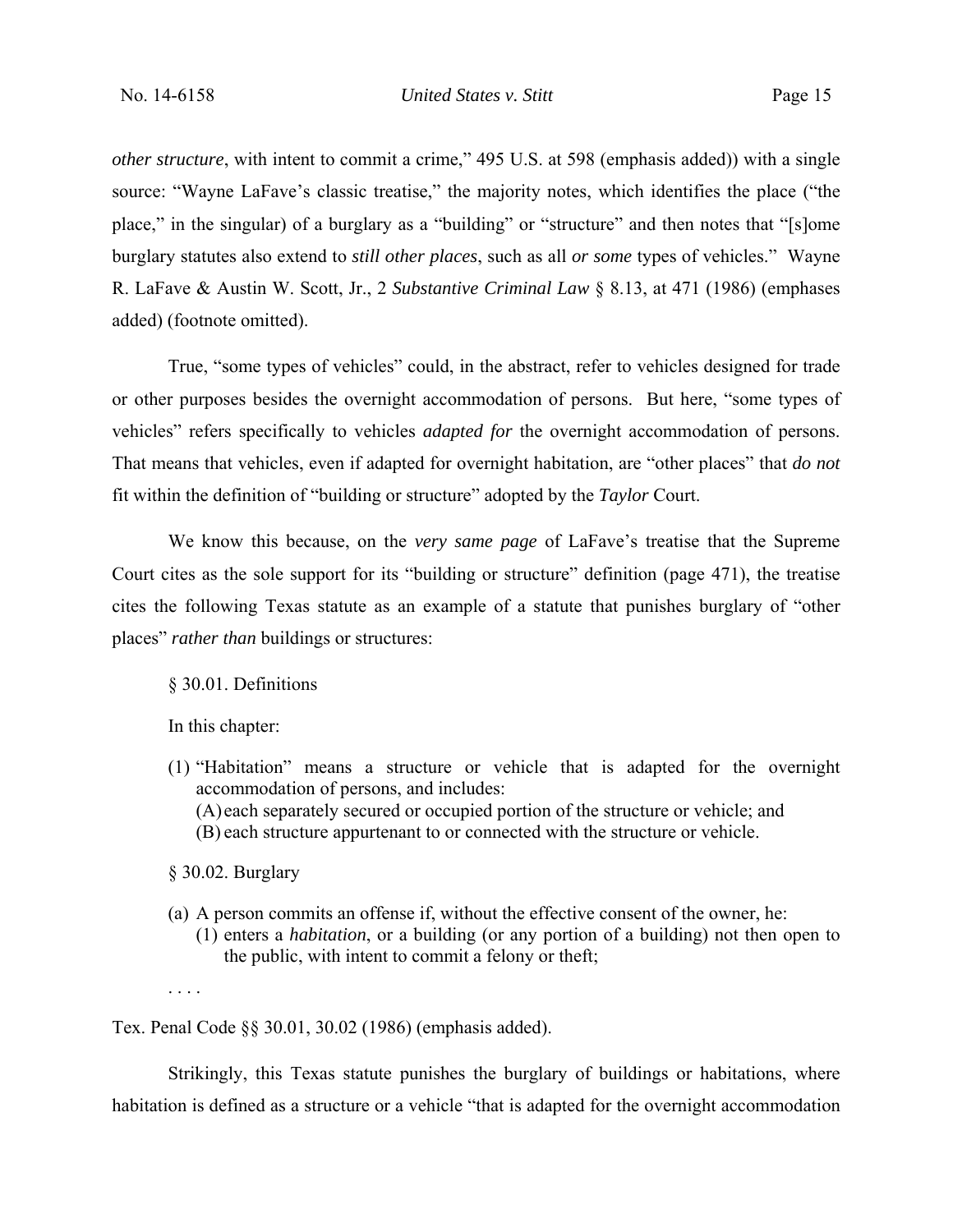of persons." If the Supreme Court is, as it says it is, relying on LaFave's treatise to provide the "generic, contemporary meaning of burglary," *Taylor*, 495 U.S. at 598, then it would seem that the Supreme Court, like LaFave, has found that Texas's statute punishes burglary of "other places," LaFave & Scott, *supra*, at 471, other than buildings or structures.

Compare the Texas statute with the Tennessee statute before us, which defines "habitation" as "any structure, including buildings, module units, mobile homes, trailers, and tents, which is designed or adapted for the overnight accommodation of persons," including "a self-propelled vehicle that is designed or adapted for the overnight accommodation of persons and is actually occupied at the time of initial entry by the defendant." Tenn. Code  $\S 39-14-$ 401(1). Sure, the Tennessee statute is narrower than the Texas statute to the extent that it applies only when the vehicle is "actually occupied at the time of" the burglary. But this distinction is irrelevant to our analysis; as the majority opinion notes, *Taylor*'s definition is the definition of "a place's form and nature," not its *use* at the time of the crime. Majority Op. at 4. And no one argues here that the presence (or not) of an individual within a burgled vehicle temporarily *converts* the vehicle into a building or structure—rather, the question is whether the vehicle, if adapted for overnight accommodation, *is* a building or structure for the purpose of generic burglary.

Because the Supreme Court, in pronouncing the very definition of generic burglary that we must apply today to evaluate convictions under the Tennessee statute, rejected the nearly identically worded Texas statute above as too *broadly* defining burglary to qualify as generic ACCA burglary, then the majority is right to reject the Tennessee statute as broader than generic ACCA burglary for the same reason.

The dissent notes that the Supreme Court's discussions of various burglary statutes (such as Missouri's statute, in *Taylor*, or Iowa's, in *Mathis*) aren't really applicable to Tennessee's statute because those statutes "covered *all* vehicles." Dissenting Op. at 36. But the Supreme Court has made clear that burglary statutes are broader than ACCA generic burglary when they include burglary of *any vehicle at all*—even just vehicles adapted for overnight accommodation. The Missouri and Iowa statutes may have been so broad as to include the entire class of vehicles, but nothing in *Taylor* or any other Supreme Court decision supports the idea that, if those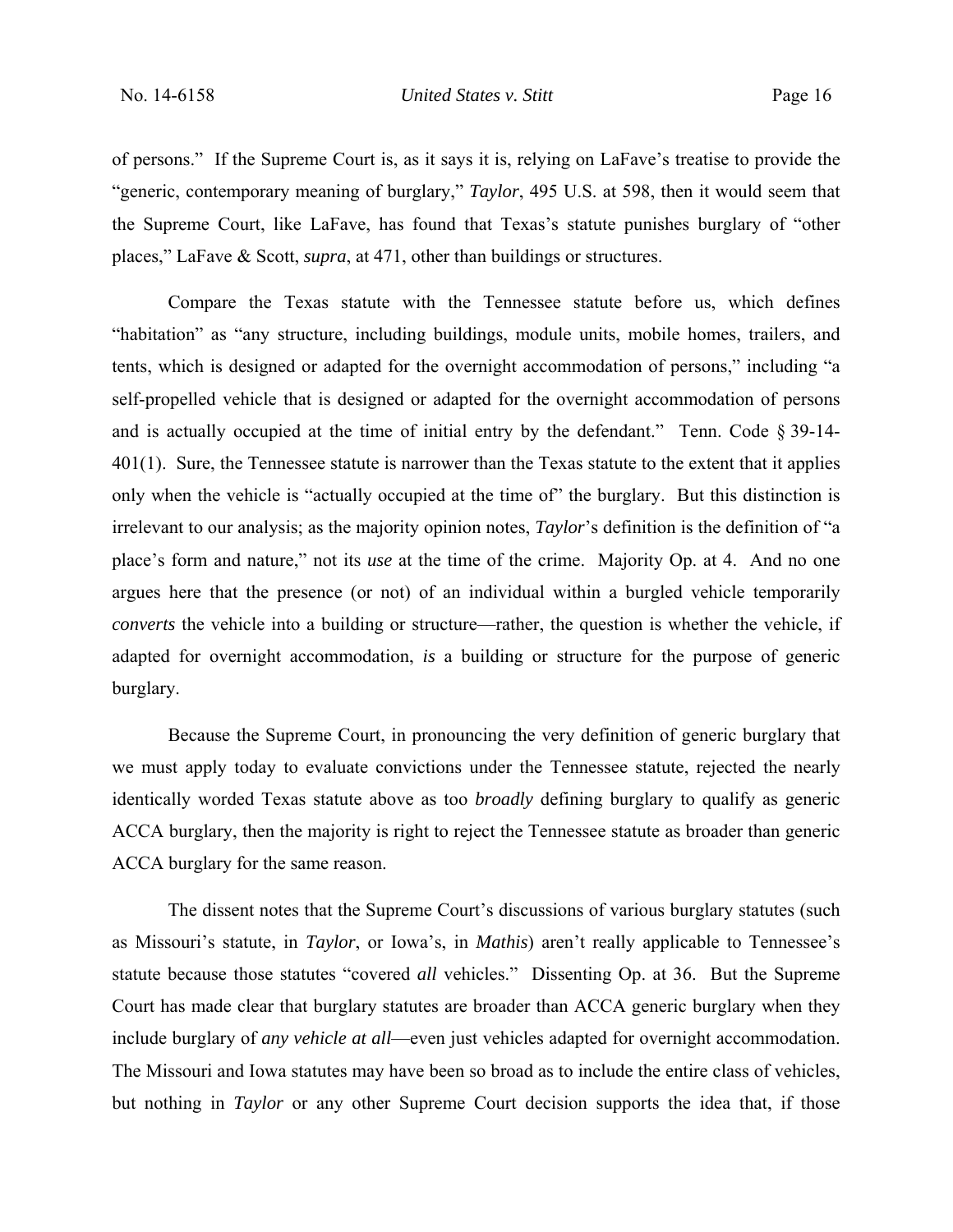statutes had limited their inclusion of vehicles to a subset of habitable vehicles, they would have been narrow enough to count as ACCA predicates. The majority opinion's discussion in Part II.B supports this point as well: the *Taylor* Court considered *and rejected* a definition such as "building or *occupied* structure." Majority Op. at 7; *see Taylor*, 495 U.S. at 598 & n.8. The Court could have said "building or structure or dwelling." It could have said "building or structure or *other* dwelling." It could have said "building or structure *or other place adapted for overnight accommodation*." But it didn't. It said "building or structure," and that is the definition that we must apply. If the burgled place is not a building or structure, then the burglary is not generic.

B

I would also note that despite *Taylor*'s *references* to the Model Penal Code, it did not *adopt* a definition of burglary "drawn from" the Model Penal Code. *Contra* Dissenting Op. at 34. The Court's "building or structure" definition *approximates* usage from the Model Penal Code, to be sure, but the Model Penal Code's definition of burglary cited in *Taylor* is undoubtedly *broader than generic ACCA burglary* because it includes burglary of vehicles used only for business purposes:

§ 221.0. Definitions.

In this Article, unless a different meaning plainly is required:

(1) "occupied structure" means any structure, vehicle or place adapted for overnight accommodation of persons, *or for carrying on business therein*, whether or not a person is actually present.

Model Penal Code § 221.0 (Am. Law Inst. 1985) (emphasis added).

§ 221.1. Burglary.

(1) Burglary Defined. A person is guilty of burglary if he enters a building or occupied structure, or separately secured or occupied portion thereof, with purpose to commit a crime therein, unless the premises are at the time open to the public or the actor is licensed or privileged to enter.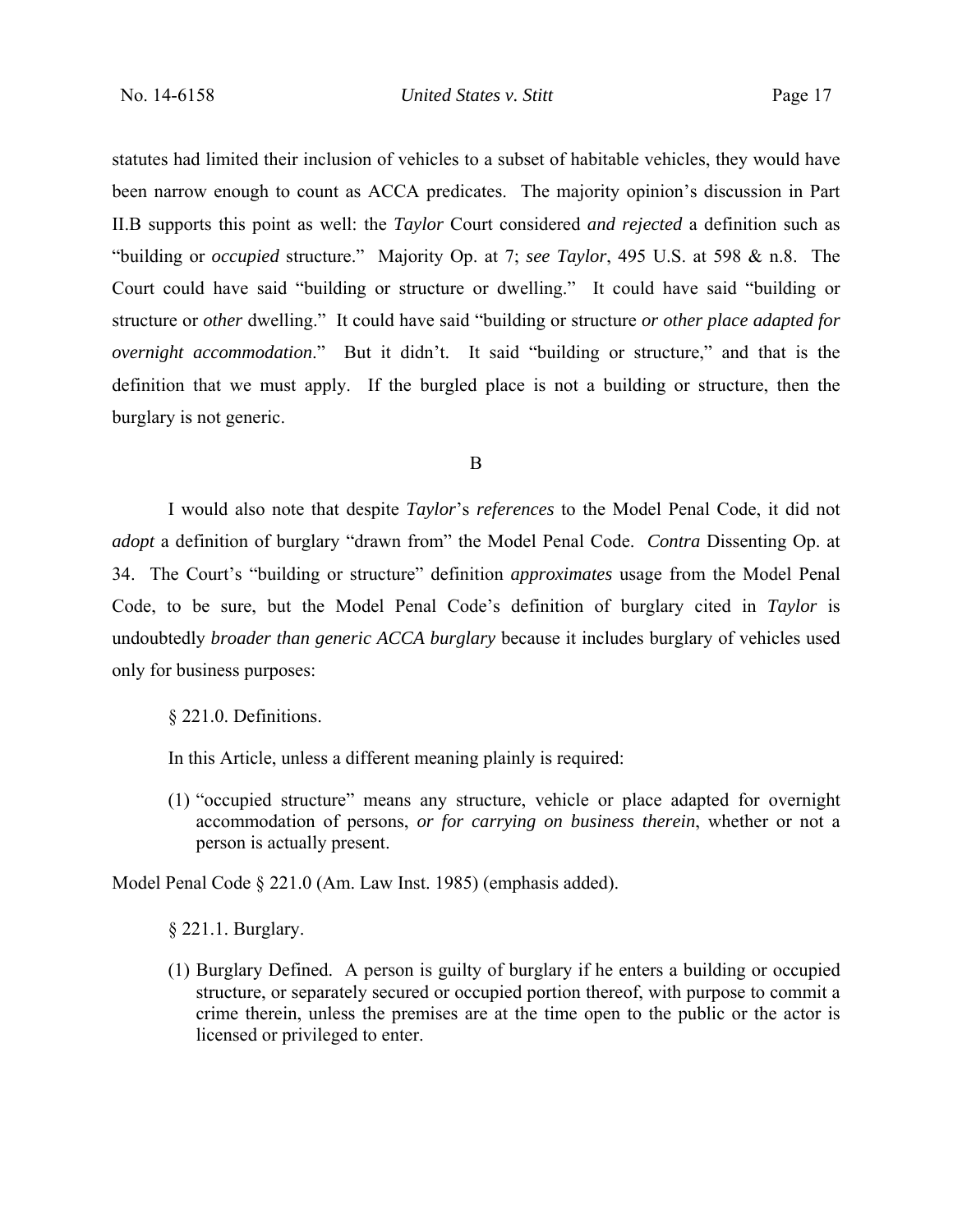Model Penal Code § 221.1. Thus, for example, under the Model Penal Code, an eleven-yearold's surreptitious entry into the freezer compartment of an unattended Good Humor ice cream truck would be a burglary of an occupied structure.

What *Taylor does* characterize as "practically identical" to its definition of generic burglary is the 1984 definition of burglary from the statute that preceded the ACCA. *Taylor*, 495 U.S. at 598. That statute defined burglary as "any felony consisting of entering or remaining surreptitiously within *a building* that is property of another with intent to engage in conduct constituting a Federal or State offense." Armed Career Criminal Act of 1984, Pub. L. No. 98- 473, § 1803, 98 Stat. 1837, 2185 (emphasis added). No one would argue that "building" in the Armed Career Criminal Act of 1984 had so expansive a meaning as to cover vehicles, even those adapted for the overnight accommodation of persons. Rather, the Court's reference to this statute shows that it had buildings in mind, not "dwellings," when it defined the place of a generic burglary as a "building or structure."

The majority thus rightly determines that *Taylor*'s generic ACCA burglary is *not* Model Penal Code burglary, nor is it "broader" than Model Penal Code burglary (so as to include all Model Penal Code burglaries as a subset), nor is it "broader" than common-law burglary (so as to include all common-law burglaries as a subset). *Taylor*'s description of generic ACCA burglary as including structures "other than dwellings," such as warehouses, in no way requires modifying *Taylor*'s definition to include *all* burglaries of dwellings. *Taylor*, 495 U.S. at 593. Therefore, even if a vehicle outfitted for overnight accommodation is a dwelling, burglary of such a vehicle—according to *Taylor* and its definition drawn from LaFave's treatise—is *not* a generic ACCA burglary, because it is not a burglary of a building or structure.

#### **II**

The discussion above presumed that vehicles could be dwellings. But it is at least arguable that no matter how well suited for sleeping, vehicles do *not* fit within the traditional meaning of dwelling, at least for the purposes of the law of burglary. The dissent, quoting Black's Law Dictionary (10th ed. 2014), would hold that "the traditional meaning of 'dwelling'"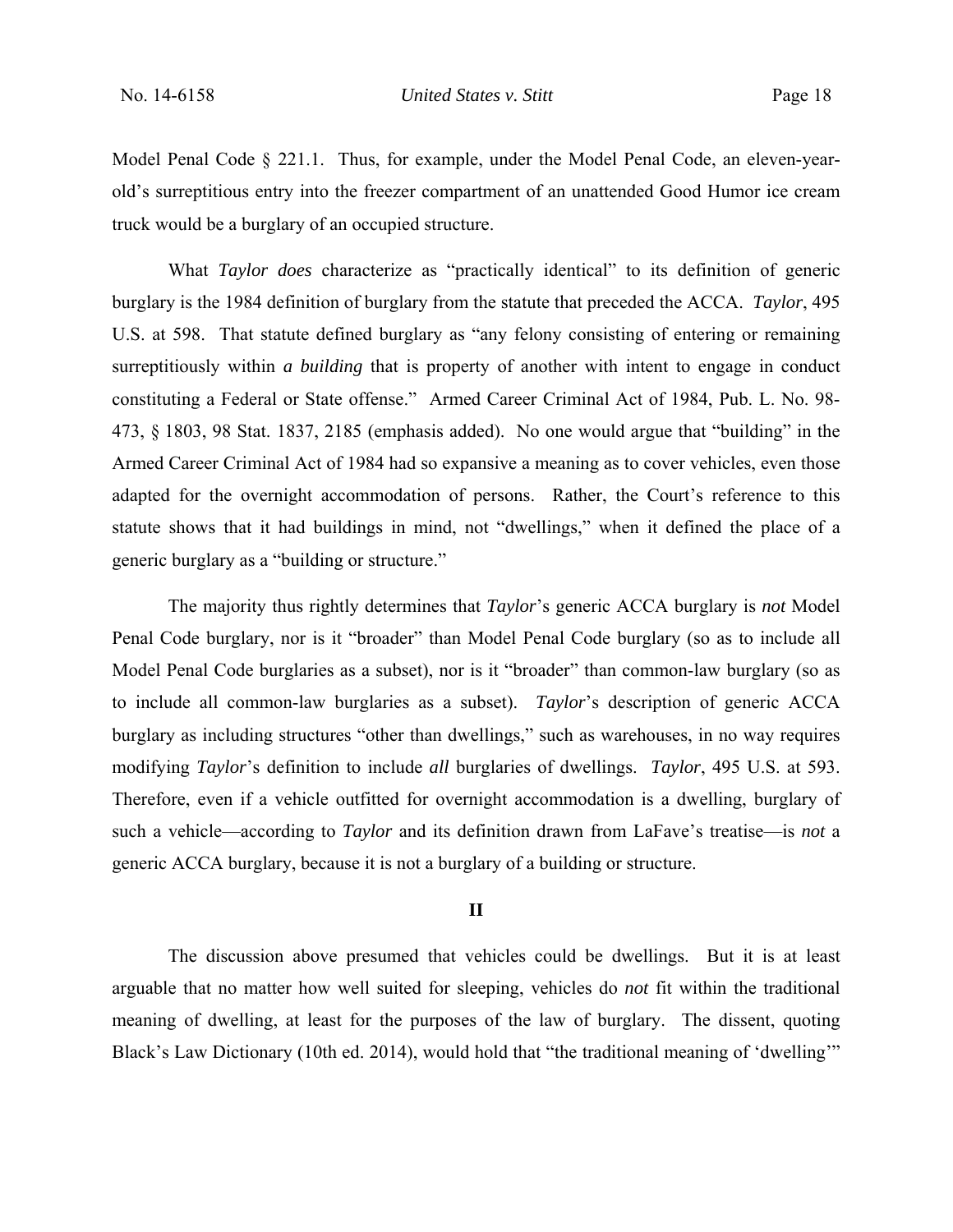includes vehicles so long as they are "used or intended for use as a human habitation." Dissenting Op. at 35.

But Blackstone's Commentaries on the Laws of England—cited by *Taylor*, 495 U.S. at 580 n.3, 593 n.7, as the source of its understanding of common-law burglary—rejects the notion that a tent or a vehicle could be the subject of a burglary:

"Neither can burglary be committed *in a tent* or booth erected in a market or fair; *though the owner may lodge therein*: for the law regards thus highly nothing but *permanent edifices*; a house or church, the wall, or gate of a town; and it is the folly of the owner to lodge in so fragile a tenement: but *his lodging there no more*  makes it burglary to break it open, than it would be to uncover a tilted [i.e., covered] *waggon in the same circumstances.*"

4 William Blackstone, Commentaries \*226 (emphases added) (footnotes omitted); *see also id.* at \*224–26; Sir Edward Coke, 3 *Institutes of Laws of England*, ch. XIV ("A tent or booth in fair or market is not domus mansionalis [a dwelling house that may be the place of a burglary]," even though "every house for the dwelling and habitation of man is taken to be a mansion-house, wherein burglary may be committed."). And, insofar as we seek to determine the traditional common-law understanding of a dwelling, Blackstone beats Black's.

Moreover, the dissent cites the *most recent* edition of Black's Law Dictionary, published in 2014; in earlier editions, however, Black's Law Dictionary defined a dwelling house—again, for the purposes of the law of burglary—simply as "[a] house in which the occupier and his family usually reside, or, in other words, dwell and lie in." *E.g.*, *Dwelling House*, *Black's Law Dictionary* (rev. 4th ed. 1968).

What the true common-law definition of burglary was—and whether that could include "uncover[ing] a tilted waggon"—is an interesting question, and there are certainly jurisdictions that would adopt the dissent's understanding. But it is not a question for us to decide, for the Supreme Court already consulted these very same sources in deciding *Taylor*, and—at least insofar as the ACCA is concerned—the Supreme Court has made clear that no burglary of a vehicle constitutes generic burglary, not even burglary of a vehicle that serves as a primary residence.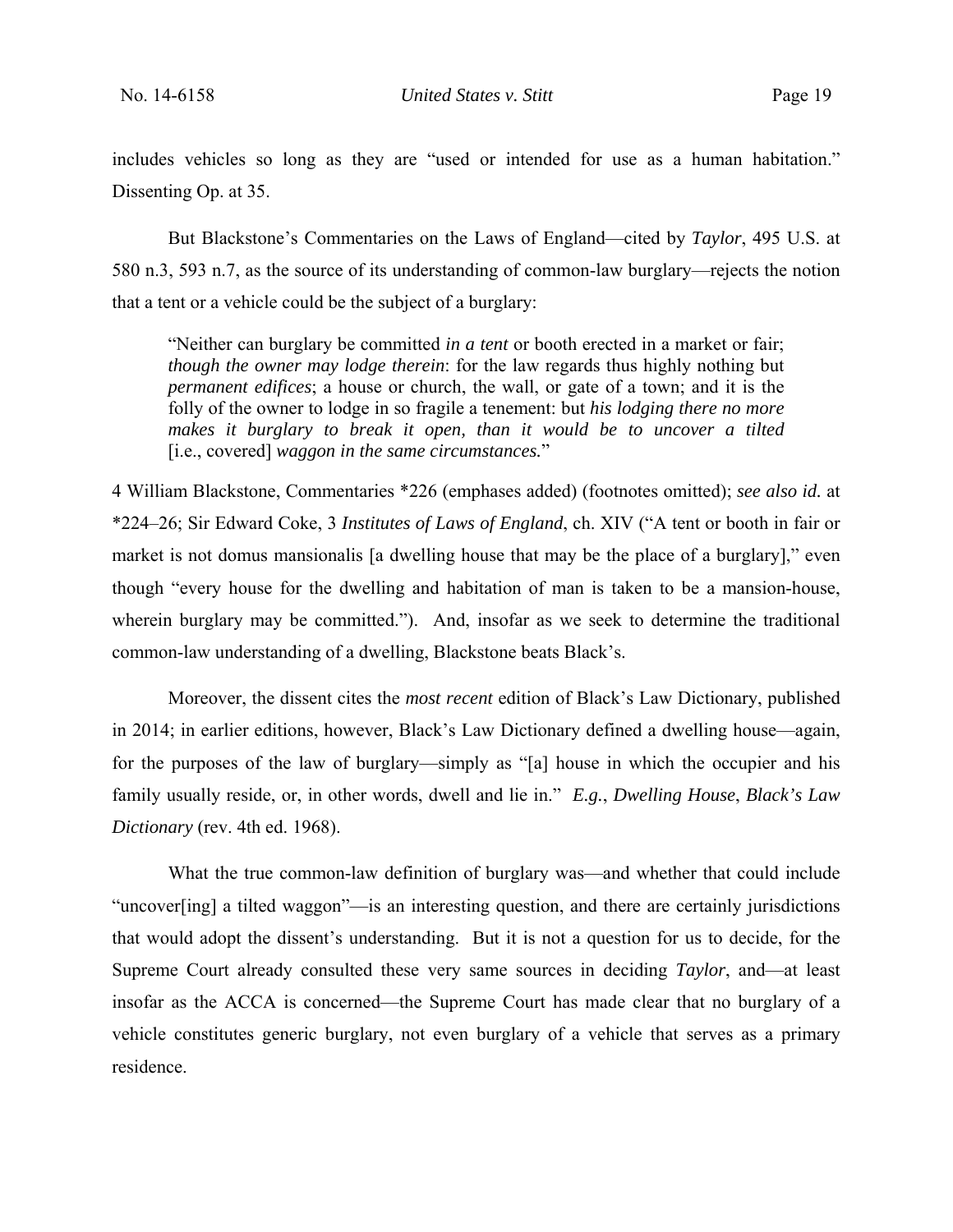The majority's result here is not, therefore, "contrary" to *Taylor*, as the dissent asserts. Dissenting Op. at 36. Rather, it is *compelled by Taylor*.

### **III**

Admittedly, the Court's ACCA jurisprudence (and our adoption of it) produces bizarre results, some of which the dissent cites. There will be cases where a sentencing court, in applying the categorical approach, must, for example, turn a blind eye to a defendant's prior convictions for burgling houses merely because the applicable burglary statute allows for the *possibility* of conviction for burgling an RV, even if, factually, the court knows full well that the defendant standing before it habitually burgled houses. And Congress, surely, would have wanted to include convictions for burgling houses as ACCA predicates. But we are bound by *Taylor*, and the Court has consistently reinforced *Taylor*'s bright-line "building or structure" definition over the past twenty-seven years, as the majority opinion well explains. *See* Majority Op. at 4–5.

Just last year, Justice Alito compared the Court's ACCA jurisprudence to the journey of a Belgian woman who, having set out to pick up a friend at the Brussels train station 38 miles from home, followed her GPS for 900 miles in the wrong direction before realizing—in Zagreb, Croatia—"that she had gone off course," at which point she finally decided to call home. *Mathis*, 136 S. Ct. at 2267 (Alito, J., dissenting). "Along the way from *Taylor* to the present case," Justice Alito wrote, "there have been signs that the Court was off course and opportunities to alter its course. Now the Court has reached the legal equivalent of Ms. Moreau's Zagreb. But the Court, unlike Ms. Moreau, is determined to stay the course and continue on, traveling even further away from the intended destination. Who knows when, if ever, the Court will call home." *Id.* at 2271.

Perhaps the Court will call home soon: it recently vacated and remanded a Fifth Circuit decision for reconsideration where the Fifth Circuit had upheld the use of a conviction under Texas Penal Code § 30.02(a) as a generic ACCA burglary even though the Texas burglary statute incorporates the *very same* definition of "habitation" in Texas Penal Code § 30.01(1) discussed in Part I.A, *supra*. *United States v. Herrold*, 813 F.3d 595 (5th Cir.), *vacated*, 137 S. Ct. 310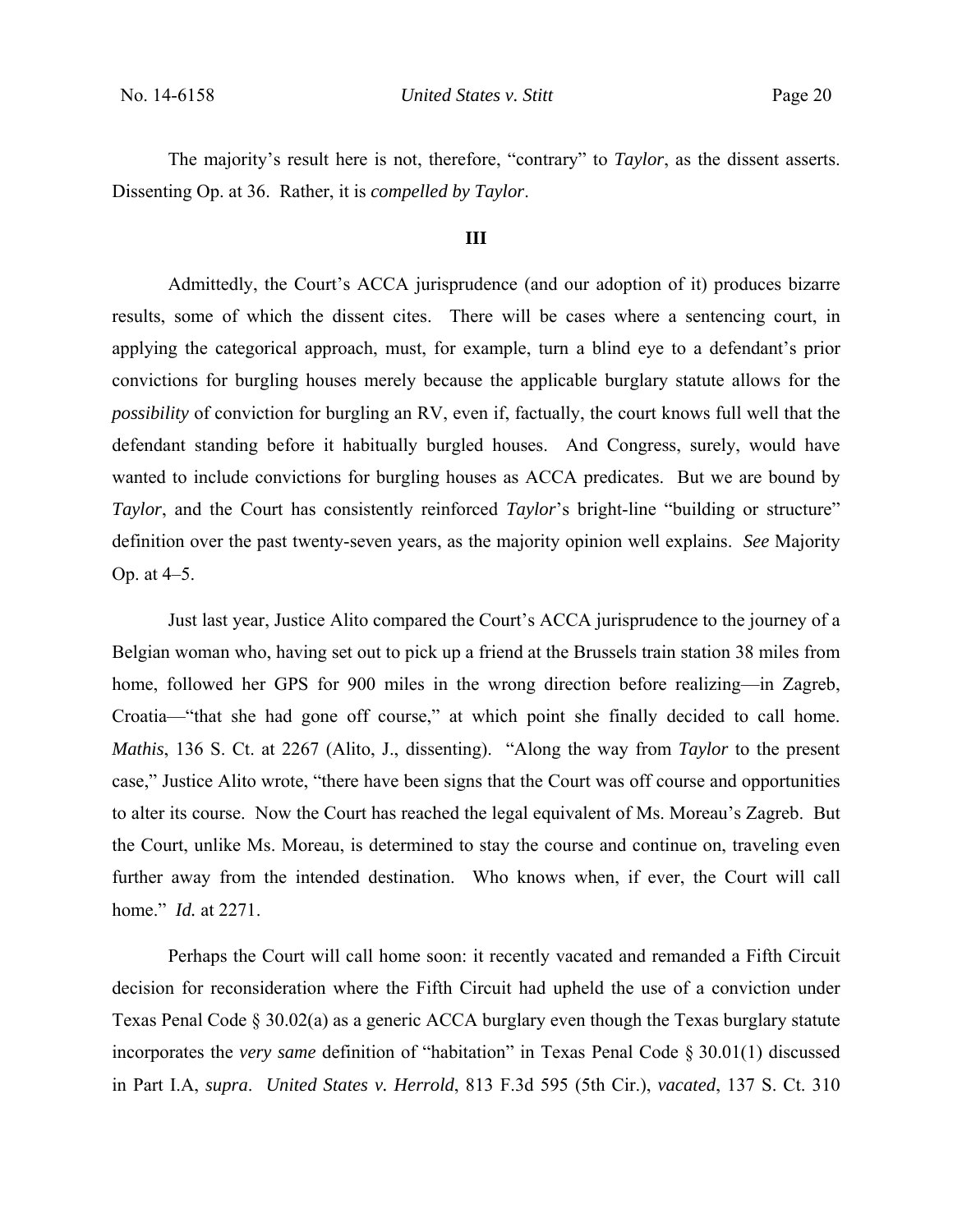(2016). On remand, in a one-page opinion that relies and rests on Fifth Circuit precedent, the Fifth Circuit reaffirmed its holding that Texas burglary of a habitation is an ACCA burglary. *United States v. Herrold*, No. 14-11317, 2017 WL 1326242 (5th Cir. Apr. 11, 2017) (per curiam). In light of these developments, then, it seems worthy of mention that three decisions cited in the dissent as supporting the Government's position—decisions of the Fifth, Ninth, and Tenth Circuits—are ones that uphold the use of the *very same* Texas burglary statute as generic ACCA burglary. *See United States v. Silva*, 957 F.2d 157, 161–62 (5th Cir. 1992); *United States v. Sweeten*, 933 F.2d 765, 770 (9th Cir. 1991) (per curiam); *United States v. Spring*, 80 F.3d 1450, 1461–63 (10th Cir. 1996); Dissenting Op. at 38.

Moreover, the Eighth Circuit seems recently to have adopted the Supreme Court's understanding of generic ACCA burglary in two decisions in which it held that Wisconsin and Arkansas burglary statutes were broader than generic ACCA burglary. *United States v. Sims*, 854 F.3d 1037, 1040 (8th Cir. 2017) ("[J]ust as it was inconsequential that Wisconsin's statute limited burglary to motor homes, it is inconsequential that Arkansas's statute confines residential burglary to vehicles '[i]n which any person lives' or '[t]hat [are] customarily used for overnight accommodation.' Ark. Code Ann. § 5-39-101(4)(A); *see also United States v. Forrest*, 611 F.3d 908, 913 (8th Cir. 2010) (finding a Colorado burglary statute was categorically broader than generic burglary *because* it covered vehicles adapted for overnight accommodations)." (alterations in original) (emphasis added)); *United States v. Lamb*, 847 F.3d 928, 931 (8th Cir. 2017) (upholding use of Wisconsin burglary conviction as ACCA predicate where the Wisconsin statute was divisible, listing several separate crimes, some of which encompassed "a broader range of conduct than generic burglary as defined in *Taylor*," but where the defendant had been convicted under a subsection that was not broader than generic burglary).

Given the similarity between the Texas statute at issue in *Herrold*, *Sweeten*, and *Spring*, and the Tennessee statute at issue here, perhaps the Court will soon clarify the question before us—a question that occupies a significant portion of the federal judiciary's docket. But, until then, it is not incumbent upon us to rewrite the ACCA to include all burglaries of dwellings within its definition of burglary, even if that is what Congress would have wanted.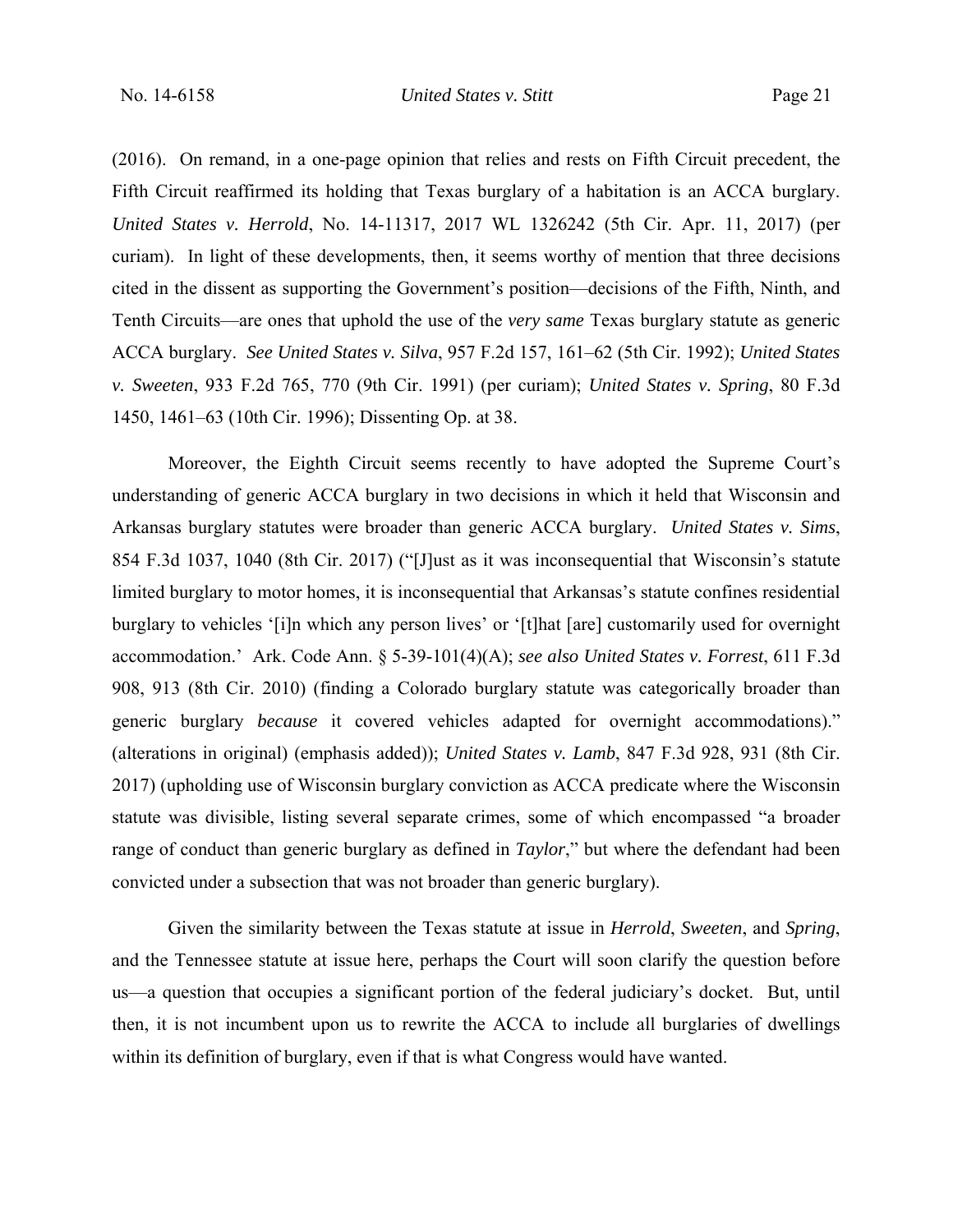### **IV**

The dissent proposes an "easy way" and a "more complicated way" to resolve this case. What both ways have in common is that they presume, contrary to *Taylor*, that generic ACCA burglary must be a category of burglaries that "extends *beyond*" (so as to *include*) or "encompass[es]" common-law burglary. Dissenting Op. at 33, 34 (first quoting from the easy way, then quoting from the more complicated way).

A simple diagram illustrates the dissent's understanding:



This understanding has a certain appeal and is, admittedly, quite easy to follow—any burglary of a dwelling, whether of a vehicle or otherwise, counts as a generic ACCA burglary, so if a burgled vehicle is a dwelling, then the burglary was a generic ACCA burglary. But elegance is no substitute for accuracy.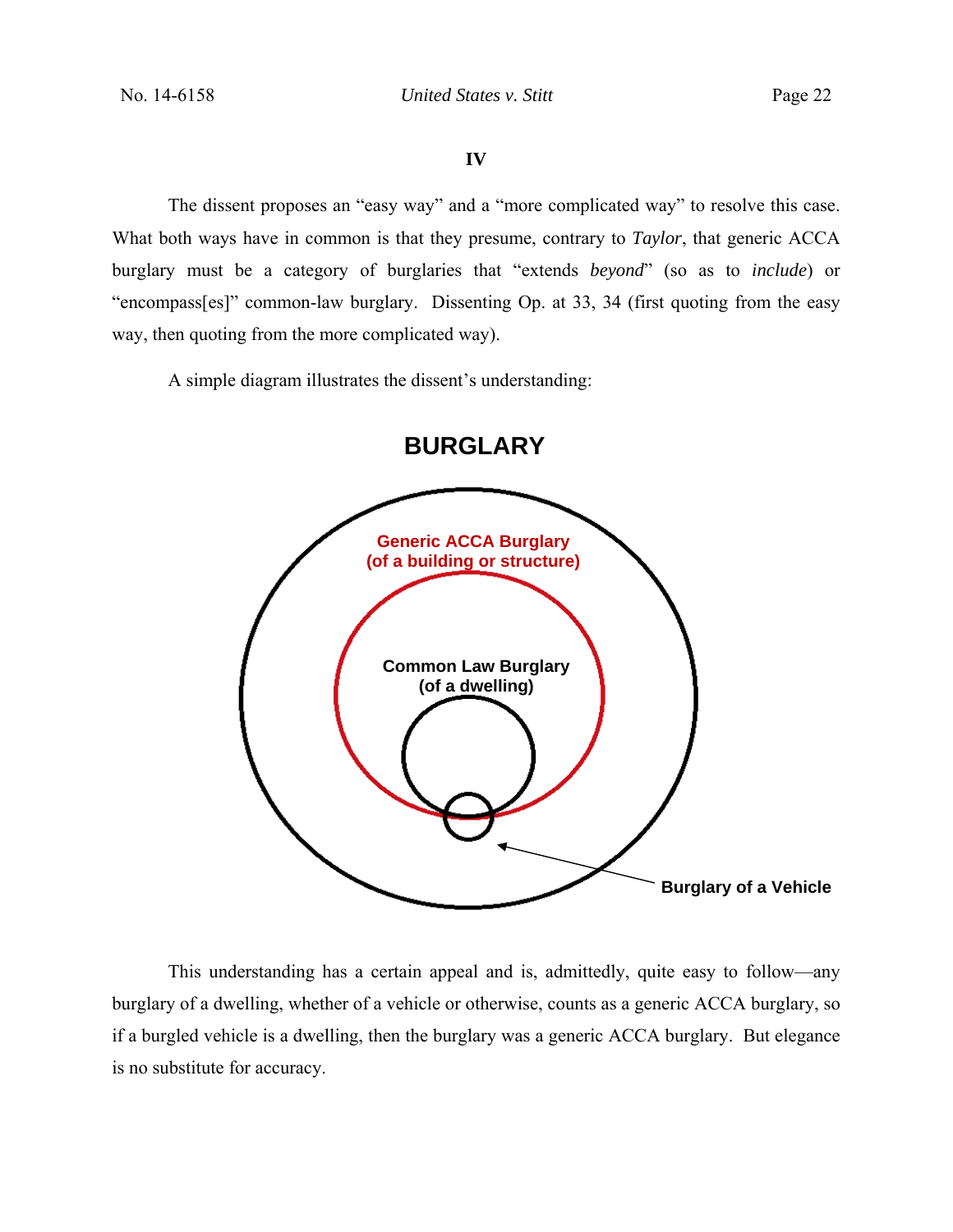Instead, the following diagram more correctly illustrates the Supreme Court's ACCA jurisprudence:



As this diagram indicates, the Supreme Court's test for whether a burglary is a generic ACCA burglary is whether the burgled place is a building or structure, not whether it is a dwelling, although certainly there will be significant overlap between the set of common-law burglaries and the set of generic ACCA burglaries. Having removed the presumption that *every* common-law burglary of a dwelling must be an ACCA burglary, then, it is easier to see that, even if vehicles can be dwellings (which, at common law, they arguably are not—see Part II, *supra*), they are still not buildings or structures, and so their burglary cannot be a generic ACCA burglary.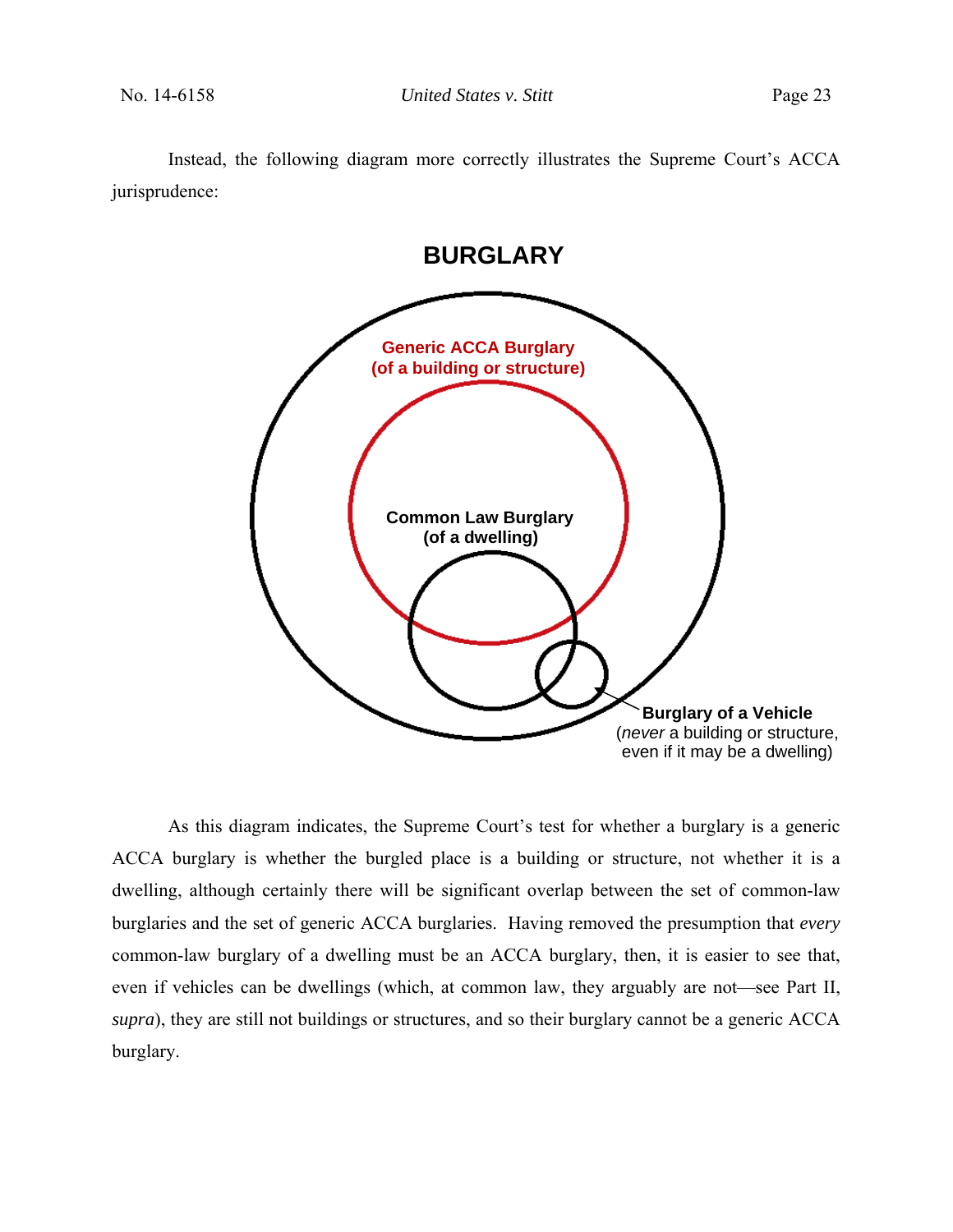Perhaps one reason why this is so complicated is that states have defined building or structure to include things that *plainly* are not buildings or structures. *E.g.*, Ariz. Rev. Stat. § 13- 1501 (defining "structure," for purpose of Arizona Criminal Trespass and Burglary laws, as "any device that accepts electronic or physical currency and that is used to conduct commercial transactions [e.g., an ATM], any vending machine [e.g., a gumball or other candy machine] or any building, object, vehicle, railroad car or *place with sides and a floor* . . . used for lodging, business, transportation [e.g., a red Radio Flyer wagon], recreation [e.g., a jai alai court] or storage [e.g., a rolling garbage bin]" (emphasis added)); Haw. Rev. Stat. § 708-800 (providing no definition for "structure," but defining "building" as "any structure, and the term also includes any vehicle, railway car, aircraft, or watercraft used for lodging of persons therein"). In Arizona, then, "structures" would include such devices as credit-card payment terminals and such places as a swimming pool or a horse's trough. And in Hawaii, a state that is no stranger to red-eye flights, an aircraft—perhaps depending on how well its first-class cabin is suited for overnight accommodation—may evidently be a flying "building," for purposes of the criminal burglary laws.

But even if state legislatures, in classifying various places or objects as buildings or structures, have not always meant what they have said, presumably the Supreme Court *has*—and presumably the Supreme Court also meant what it said *about meaning what it says*. I therefore concur in the majority's opinion, even if, as the dissent charges, I thereby risk "mak[ing] the mistake of reading [a Supreme Court opinion] like a statute." Dissenting Op. at 36.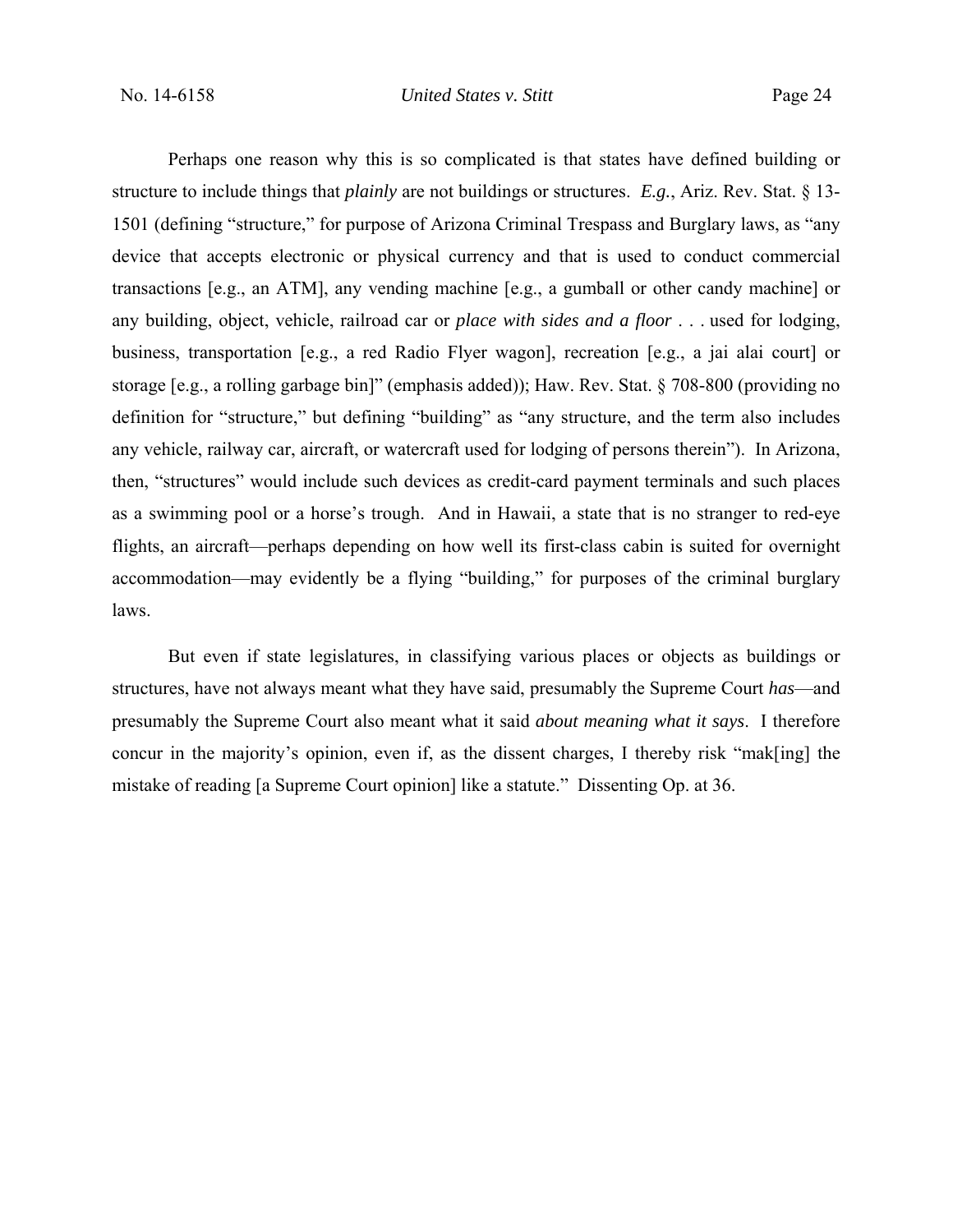# **CONCURRENCE**   $\frac{1}{2}$

 $\frac{1}{2}$ 

HELENE N. WHITE, Circuit Judge, concurring. I concur in the majority's and Judge Boggs's opinions. I write separately to respond to the dissent's assertions regarding the common law.

As the majority observes, Congress originally defined burglary in the ACCA as "any felony consisting of entering or remaining surreptitiously within a building that is property of another with intent to engage in conduct constituting a Federal or State offense." *Taylor v. United States*, 495 U.S. 575, 581(1984) (quoting 18 U.S.C. § 1202(c)(9)). There is no question that if Congress had retained this original definition, which applied only to buildings, the challenged Tennessee statutory language—including both vehicles and tents—would not qualify as generic. Faced with the unexplained omission of the statutory definition, the *Taylor* Court opted to define generic burglary as involving a "building or structure," rather than just a building, but rejected definitions of burglary that include "places, such as automobiles . . . other than buildings." *Id.* at 599. The dissent concludes that in doing so, the Court did not intend to exclude dwellings that are not buildings or structures. We know this, according to the dissent, because "*Taylor* told us that common-law burglary *always* qualified as a violent felony under the Act." And, because "the 'habitations' covered by the Tennessee aggravated burglary statute qualify as dwellings under the common-law definition of burglary," Tennessee aggravated burglary is generic burglary covered by the ACCA.

But the dissent's basic premise—that tents and vehicles were covered by the common law—is incorrect.**<sup>1</sup>** *Black's Law Dictionary* is not the standard for defining the common law. Neither are state-court decisions interpreting the term "dwelling." Rather, Blackstone and similar treatises are the standard references for the common law. *See Taylor*, 490 U.S. at 593

 $\frac{1}{1}$ <sup>1</sup>The dissent at times refers to the "traditional meaning" of dwelling, rather than the common-law meaning. Because the *Taylor* Court referred to "the traditional common-law definition," 495 U.S. at 580, and the dissent does not otherwise discuss the common-law definition of "dwelling," I assume no distinction is intended.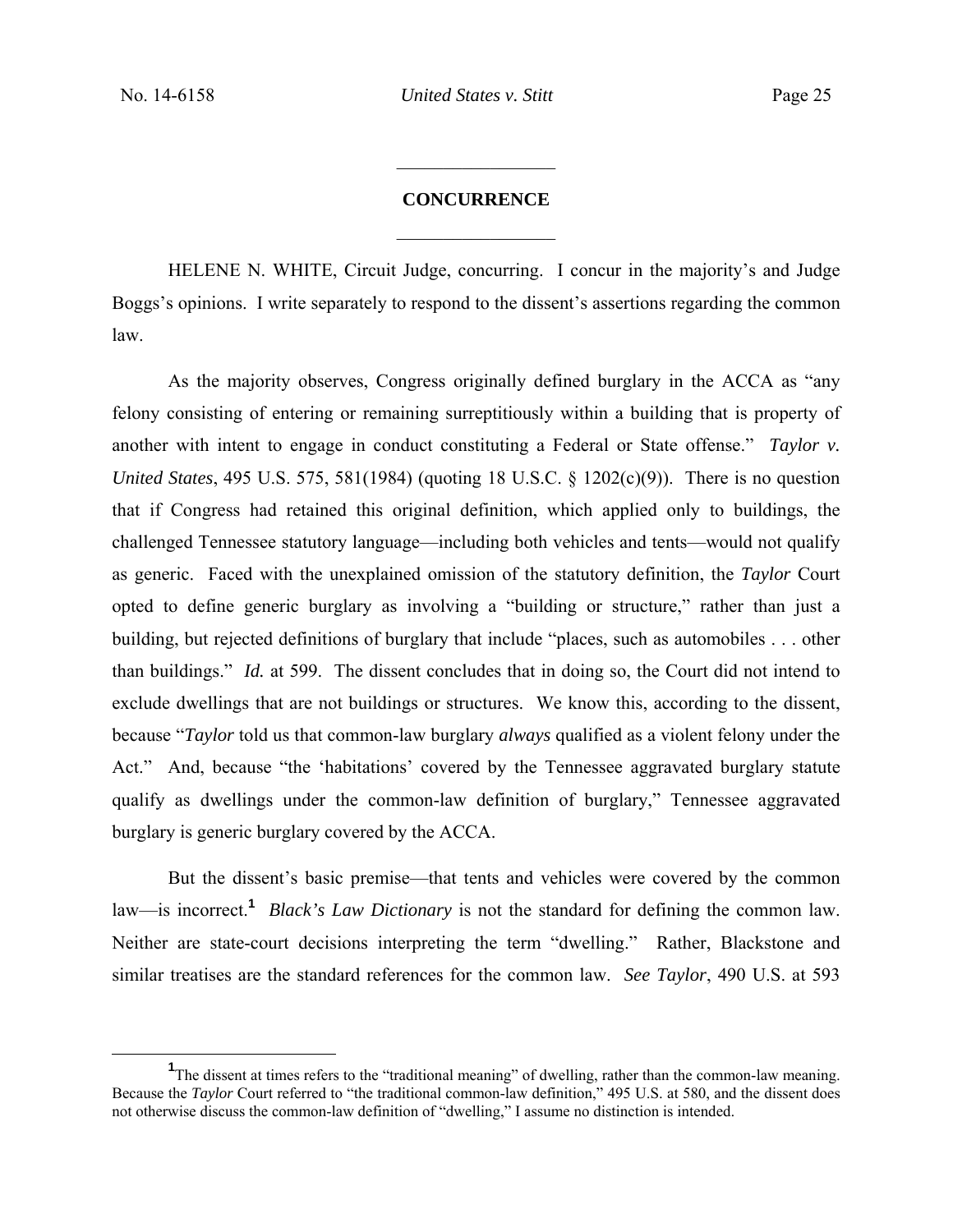n.7; *see also McDonald v. City of Chicago*, 561 U.S. 742, 768 (2010); *District of Columbia v. Heller*, 554 U.S. 570, 594–95 (2008).

According to Blackstone, only permanent structures can be the subject of burglary:

Neither can burglary be committed in a tent or booth erected in a market or fair; *though the owner may lodge therein*: for the law regards thus highly nothing but permanent edifices; a house, or church, the wall or gate of a town and though it may be the choice of the owner to lodge in so fragile a tenement, yet his lodging there no more makes it burglary to break it open, than it would be to uncover a tilted wagon in the same circumstances.

4 William Blackstone & St. George Tucker, Blackstone's Commentaries 225 (1803) (emphasis added). Similarly, William Hawkins's Treatise of Pleas of the Crown states:

From what has been said it clearly appears, That no Burglary can be committed by breaking into any Ground inclosed, or Booth, or Tent, &c. for there seems to be no Colour from any Authority ancient or modern, to make Offence Burglary that is not done either against some House, or Church, or the Walls, or Gates of some Town.

104 (3d ed. 1739). Further, in his leading 19th-century American treatise, Wharton defined dwelling-house as "any permanent building in which a party may dwell and lie, and as such, burglary may be committed in it," and agreed that burglary "cannot be committed in a tent or booth in a market or fair, *even although the owner lodge in it*; because it is not a permanent but a temporary edifice." 2 Francis Wharton, A Treatise on the Criminal Law of the United States 369 §§ 1568, 1570 (6th ed. 1868) (emphasis added).

The evolution of Tennessee's burglary statute confirms that common-law burglary did not include tents or vehicles. Tennessee's earliest burglary statute defined burglary as "the breaking and entering into a mansion house by night with intent to commit a felony." 1829 Tenn. Pub. Acts 30.This mirrored the common-law definition of burglary, which did not include movable structures. *See* 1 Sir Edward Coke, The Third Part of the Institutes of the Laws of England 63 (15th ed. 1797) ("A burglar . . . is by the common law a felon, that in the night breaketh and entreth into a mansion house of another" with intent to commit a felony). It was not until 1885 that Tennessee's burglary statute was expanded and began to resemble its modernday statute. In 1885, Tennessee expanded its burglary definition to include railroad cars: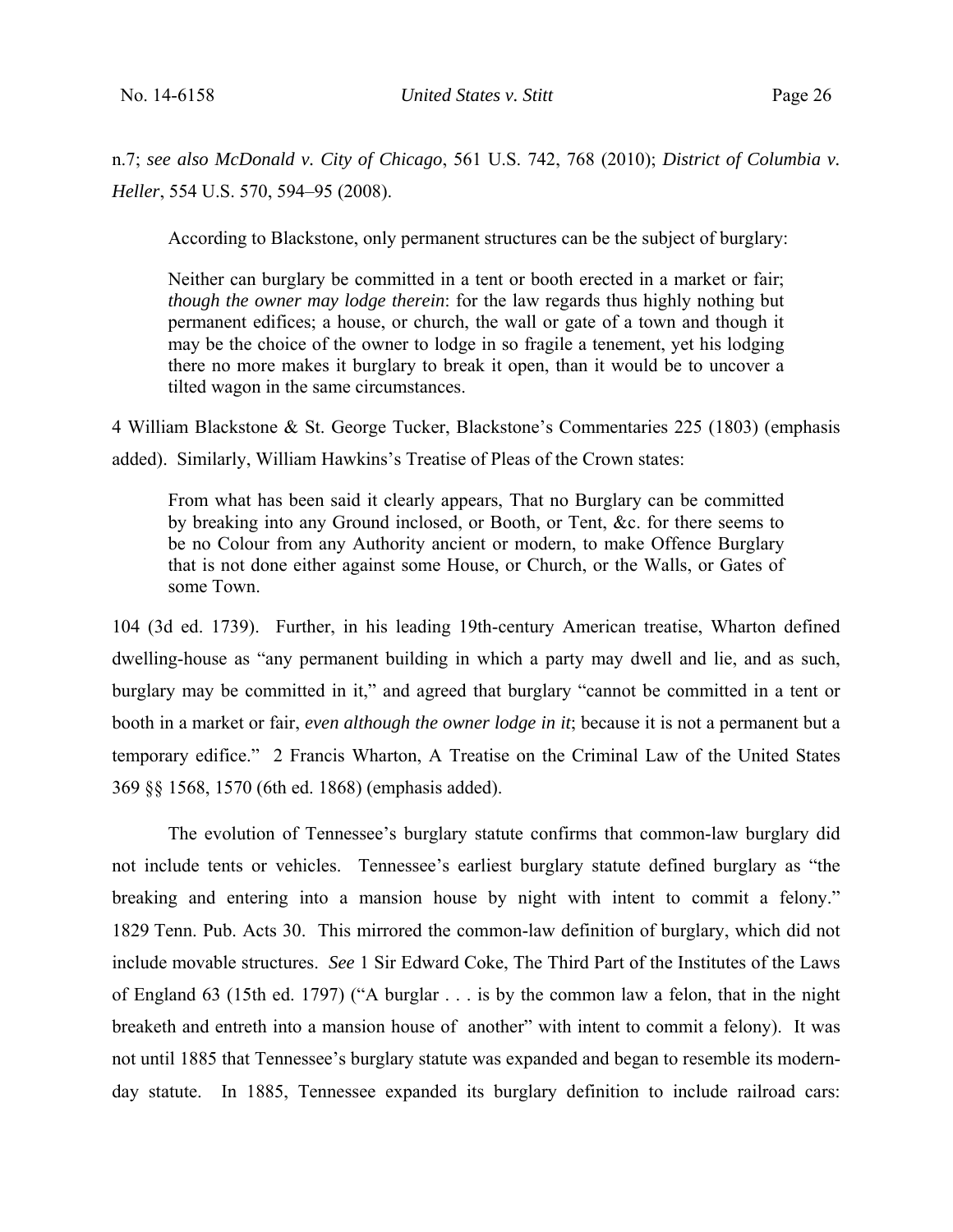"[w]hoever shall break and enter into any freight or passenger car, either in the daytime or night time, within this State, with intent to steal therefrom anything of value, or to commit a felony of any kind . . . shall be guilty of burglary[.]" 1885 Tenn. Pub. Acts 66–67.This and all future expansions of the statute were clear departures from common-law burglary, as freight and passenger cars were not encompassed by the common-law definition of "breaking and entering into a mansion house."

The dissent argues that references to scholars such as Blackstone are obsolete because the common-law has evolved over time, and by 1984—the year the ACCA was enacted—most states considered vehicles and tents to be dwellings. First, the *Taylor* Court rejected the dissent's method of analysis, explaining that "[t]he word 'burglary' has not been given a single accepted meaning by the state courts" and that Congress did not intend to define predicate offenses based on "technical definitions and labels under state law." 495 U.S. at 580, 590. Second, for its statecommon-law proposition, the dissent cites *Kanaras v. State*, 460 A.2d 61, 70–71 (Md. Ct. Spec. App. 1983). Even under *Kanaras*, however, Tennessee's aggravated-burglary statute would be broader than common-law burglary. In *Kanaras*, Maryland's Court of Special Appeals determined that a vehicle constituted a "dwelling-house" only if it was a "regular place of abode." *Id.* at 69. It explained that "[g]enerally, a vehicle-type structure, used as a vehicle primarily for transportation purposes, should not be regarded as a dwelling house, even if occasionally used for sleeping." *Id.* Tennessee's aggravated-burglary statute draws no such distinction. Rather, its definition of "habitation" includes a "vehicle that is designed or adapted for the overnight accommodation of persons," and it also includes all tents without qualification. Tenn. Code Ann. § 39-14-401(1)(A), (B). Thus, under Tennessee law, a tent or a vehicle adapted for overnight use can be burglarized, even if never actually used as a "regular place of abode." *Kanaras* shows at most that it was *possible* under state common law that a tent or vehicle would constitute a dwelling.

Further, state common law did not *categorically* consider tents and vehicles, even when designed for the overnight accommodation of persons, to be dwellings. The dissent cites *Kanaras* as "collecting cases" supporting the proposition that state courts "classify burglaries of motor homes and camping tents as burglaries of dwellings." Dissenting Op. at 35. *Kanaras*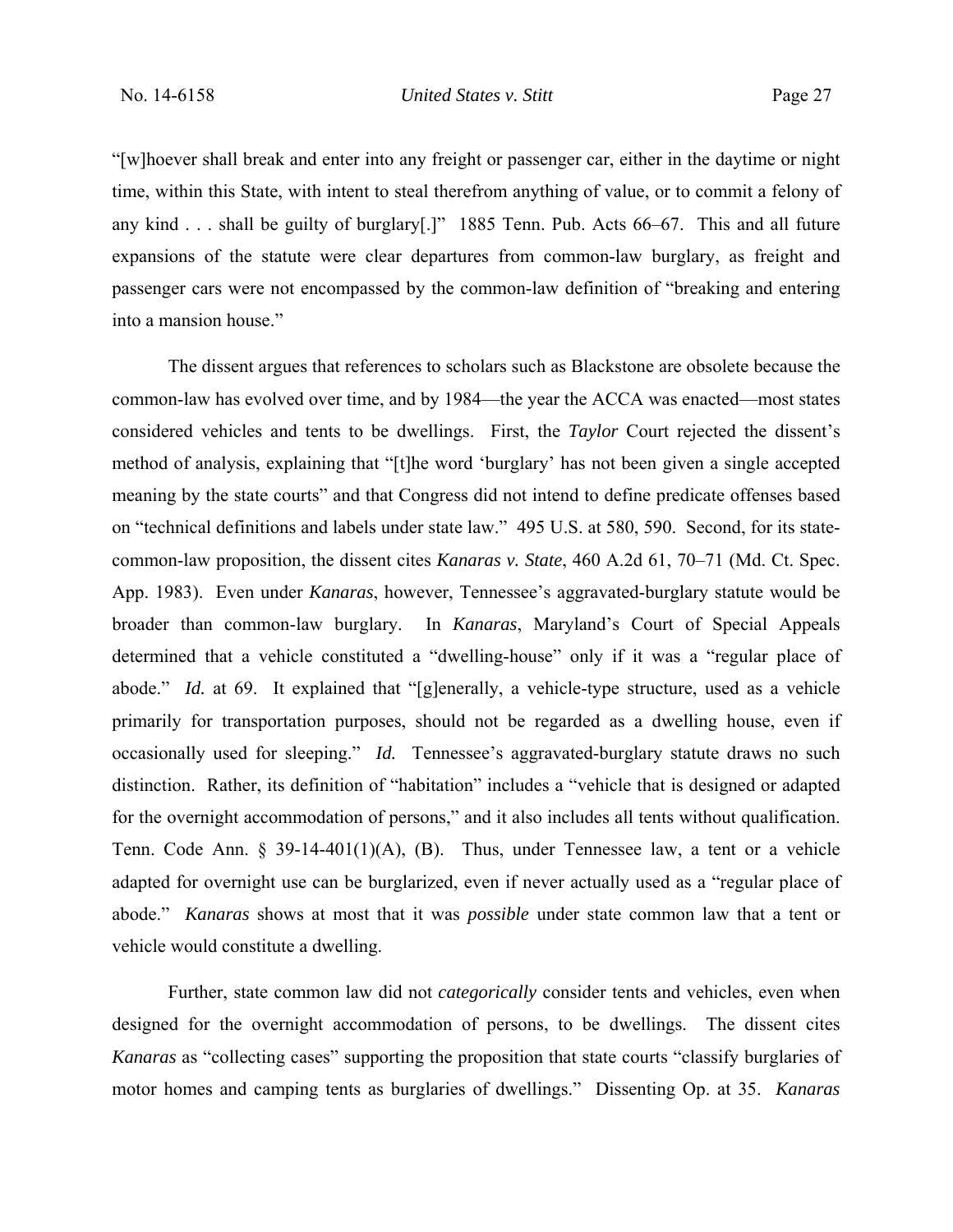does no such thing. In all, *Kanaras* string cites sixteen cases for the idea that "a vehicle such as the Shasta [Winnebago]" could "be considered as a dwelling house." 460 A.2d at 69. Of these sixteen cases, eight of them do not involve burglary. *See, e.g., Copley v. Rona Enterprises, Inc.*, 423 F. Supp. 979 (S.D. Ohio 1976) (a federal court interpreting "dwelling" under the Truth in Lending Act). Three others considered burglary of mobile homes that were neither selfpropelled vehicles nor tents. *See, e.g., State v. Ryun*, 549 S.W.2d 141, 142 (Mo. 1977) ("It is a typical mobile home, detached from the tow vehicle by which it may be moved. It has a 'skirt' from the floor level to the ground to block air passage under the floor, and is connected to an electricity transmission line."). Two others involved the interpretation of burglary statutes that omitted "dwelling" from their definitions of burglary, and the courts instead considered whether a tent or a "movable sheep wagon" constituted a "building" or a "house." *See, e.g., State v. Ebel*, 15 P.2d 233, 234 (Mt. 1932) ("Common-law 'burglary' is defined as the breaking and entering of the dwelling of another . . . but the controlling definition here is: 'Every person who enters any house, room, apartment, tenement, shop, warehouse, store, mill, barn, stable, outhouse, or other building, tent, vessel, railroad car . . . Here we have 'a structure which has walls on all sides and is covered by a roof'—a house, a building."). Thus, only three of the sixteen cases support the dissent's proposition, and these include two cases from the same Texas court, *see Luce v. Slate*, 81 S.W.2d 93 (Tex. Crim. App. 1935); *Martin v. State*, 57 S.W.2d 1104 (Tex. Crim. App. 1933), and one case, *United States v. Lavender*, 602 F.3d 639 (4th Cir. 1979), from a federal court of appeals that has since "adopted a 'no-vehicles-or-tents' definition." Dissenting Op. at 38; *United States v. White*, 836 F.3d 437, 445–46 (4th Cir. 2016).

Rather than a change in state *common* law, the inclusion of tents and vehicles in state burglary law reflects the expansion of state *statutory* law. Indeed*, Ebel* explains as much, concluding that a movable sheep wagon was a "house" and a "building" under Montana's burglary statute because the statute, unlike the common law, required only that a structure have "walls on all sides and [was] covered by a roof" to be capable of being burgled. 15 P.2d at 234. Similarly, the California Supreme Court explained that California's definition of burglary expanded to include tents and other movable structures because of a change in state statutory law, not state common law: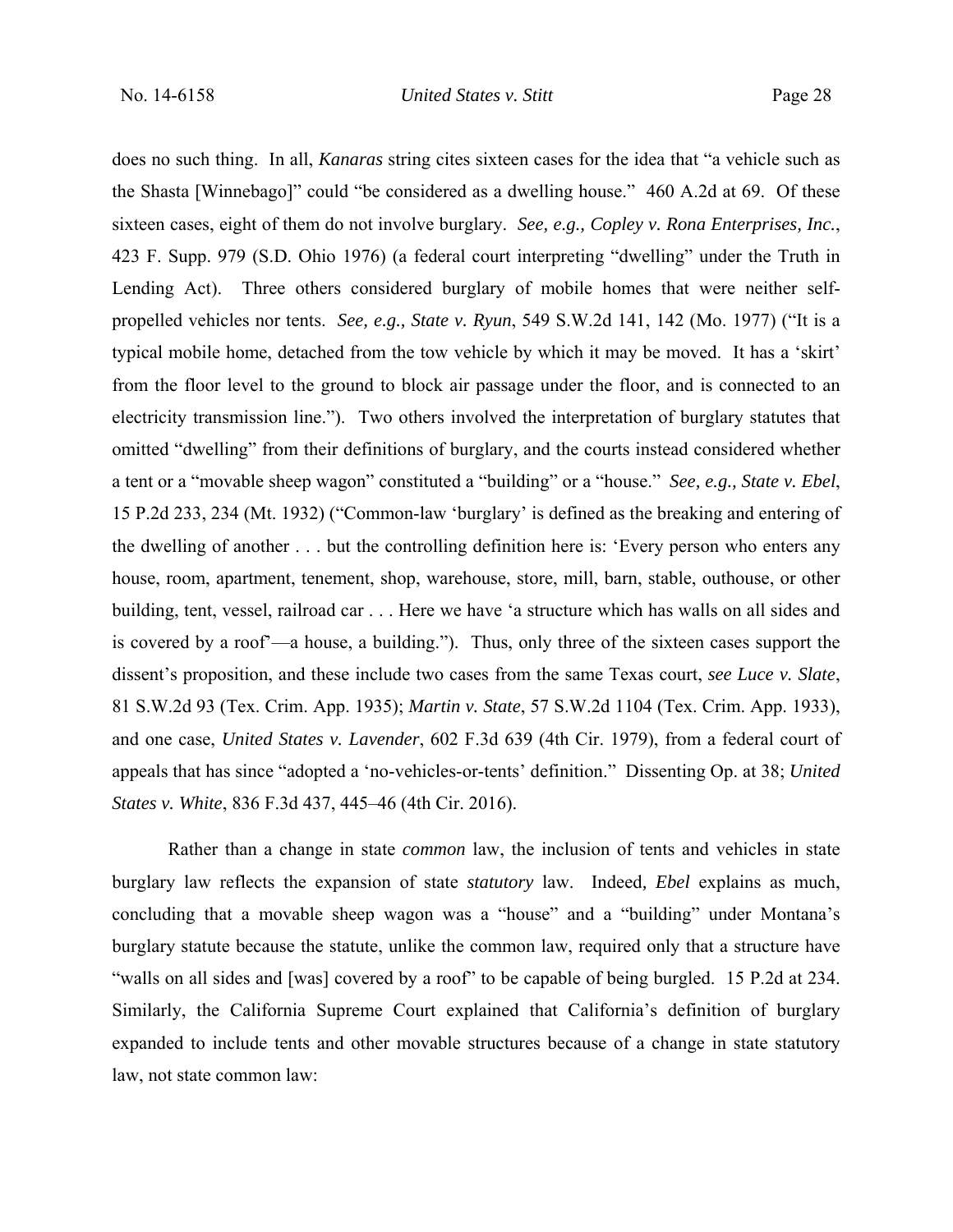The first definition of the [burglary] offense found in our statute abolishes all the nice distinctions of the common law by the use of this language: 'Any dwelling house, or any other house whatever, *or tent, or vessel or other water craft*' language broad enough to include buildings of any kind and used for any purpose. . . . [T]he absence of more particular terms of description indicates an intention, on the part of the Legislature, to include every kind of building or structures 'housed in' or roofed, regardless of the fact whether they are at the time, or ever have been, inhabited by members of the human family.

*People v. Stickman*, 34 Cal. 242, 245 (Cal. 1867) (emphasis added). Thus, the dissent's view of the common law is unsupported no matter when one considers the proper reference point to the common law to be.

Additionally, the dissent's assertion that Michigan's home-invasion statute and Kentucky's second-degree burglary statute apply to common-law dwellings is unsupported. The Michigan home-invasion statute defines dwelling as "a structure or shelter that is used permanently or temporarily as a place of abode, including an appurtenant structure attached to that structure or shelter." Mich. Comp. Laws.  $\S 750.110a(1)(a)$ . That this definition is broader than the common law becomes clear when one looks at Michigan's 1837 burglary statute, which adopted the common-law definition and criminalized "break[ing] and enter[ing] any dwellinghouse in the night time" with the intent to commit a felony. 1837 Mich. Pub. Acts 627.In applying this definition of burglary, Michigan's Supreme Court explained that "[t]he statutory definition of burglary in a dwelling-house, is the same as that of the common law," and looked to Blackstone's Commentaries for the definition of a dwelling-house. *Pitcher v. People*, 16 Mich. 142, 146 (1867). It is true that, as the dissent observes, we have held that Michigan's homeinvasion statute, which proscribes breaking and entering a dwelling with the intent to commit a crime, constitutes generic burglary. *United States v. Quarles*, 850 F.3d 836, 840 (6th Cir. 2017). However, in doing so, we explained that "it would be a stretch, rather than a realistic probability, that a tree, vehicle, boat, outcropping of rock, cave, bus stop, or suspended tarp would be considered a 'home.'" *Id.* at 839. We concluded that the home-invasion statute constitutes generic burglary because it covers no more than buildings and structures, not because its definition comported with common law.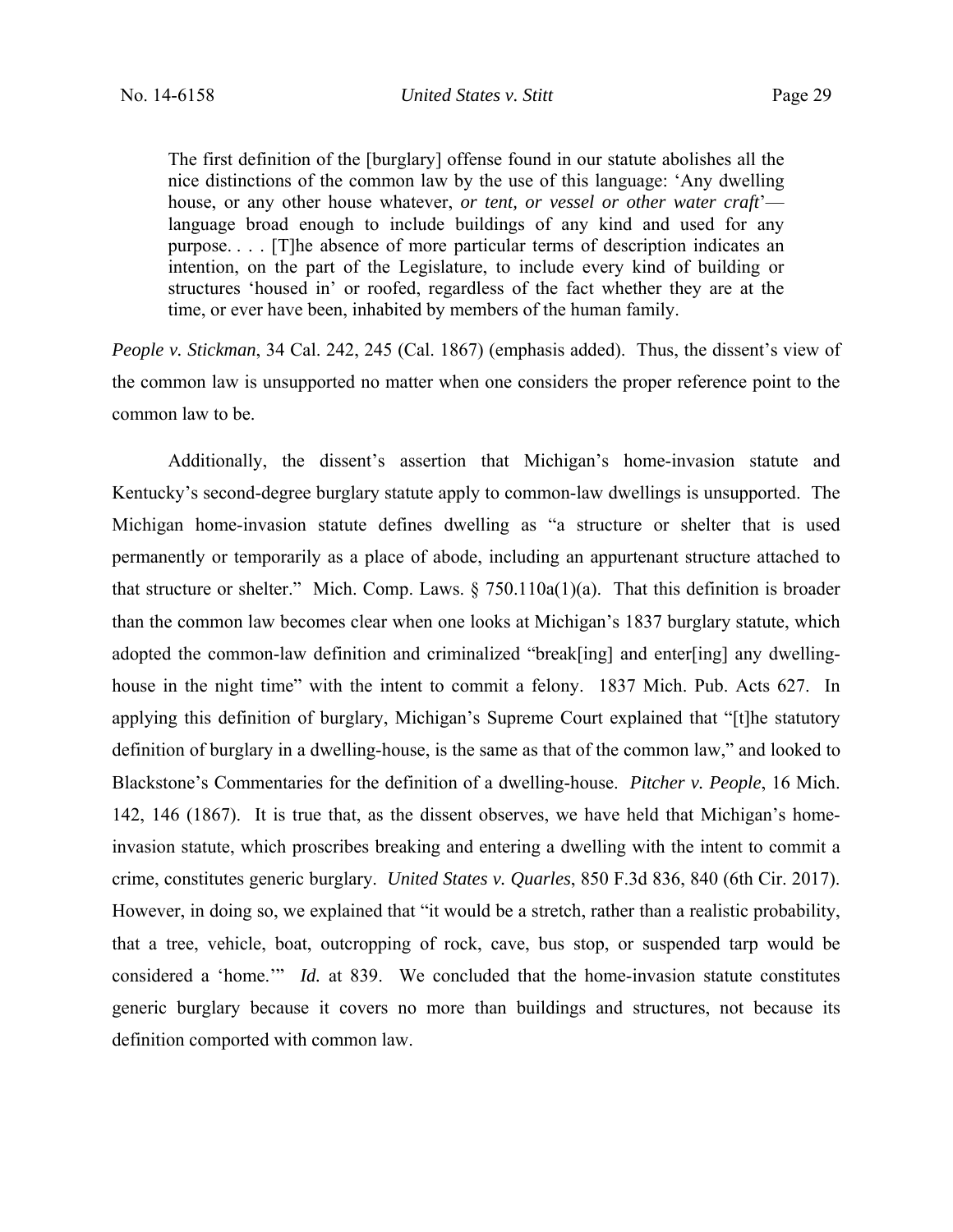Kentucky's second-degree burglary statute similarly does not apply to common-law dwellings. This statute defines burglary in the second degree as "with the intent to commit a crime, [a person] knowingly enters or remains unlawfully in a dwelling." Ky. Rev. Stat. § 511.030. However, the cases finding the Kentucky second-degree burglary statute to be generic made the same mistake we made in *Nance*—these unpublished opinions failed to look to the statutory definition of "dwelling." *See United States v. Moody*, 634 F. App'x 531, 534 (6th Cir. 2015); *United States v. Jenkins*, 528 F. App'x 483, 485 (6th Cir. 2013). Although Kentucky defines "dwelling" as "a building which is usually occupied by a person lodging therein," Ky. Rev. Stat. § 511.010(2), the statute further provides that "'[b]uilding, in addition to its ordinary meaning, means any structure, vehicle, watercraft or aircraft: (a) Where any person lives; or (b) Where people assemble for purposes of business, government, education, religion, entertainment or public transportation." Ky. Rev. Stat. § 511.010(1). Thus, Kentucky's definition of a "dwelling" includes vehicles, watercraft, and aircraft, and is thus broader than the common-law meaning of dwelling.

It is clear that the common law, regardless of continent or century, did not consider a tent as a dwelling that could be the subject of burglary. And, although no account of the common law discusses mobile homes and self-propelled vehicles for obvious reasons, it is apparent that the common law would not have regarded such places of habitation as permanent edifices worthy of protection as a dwelling. Thus, I reject two basic premises of the dissent's reasoning—that the habitations covered by the Tennessee statute qualify as dwellings under the common-law definition of burglary, and that because *Taylor* includes common-law burglary as a subset of generic burglary, all dwellings are covered by generic burglary.

The dissent leaps from the *Taylor* Court's inclusion of all common-law burglary in generic burglary to the conclusion that common-law burglary covers all dwellings and habitations. "The greater includes the lesser. No matter how far the federal definition of 'burglary' extends *beyond* the common law definition—by eliminating, say, the requirement that the burglary occur at night or by expanding the kinds of structures involved to cover an office building or a shed—it still covers the Tennessee law, which focuses on burglaries of dwellings or habitations. Burglary of a dwelling in its many forms, including each of the forms identified in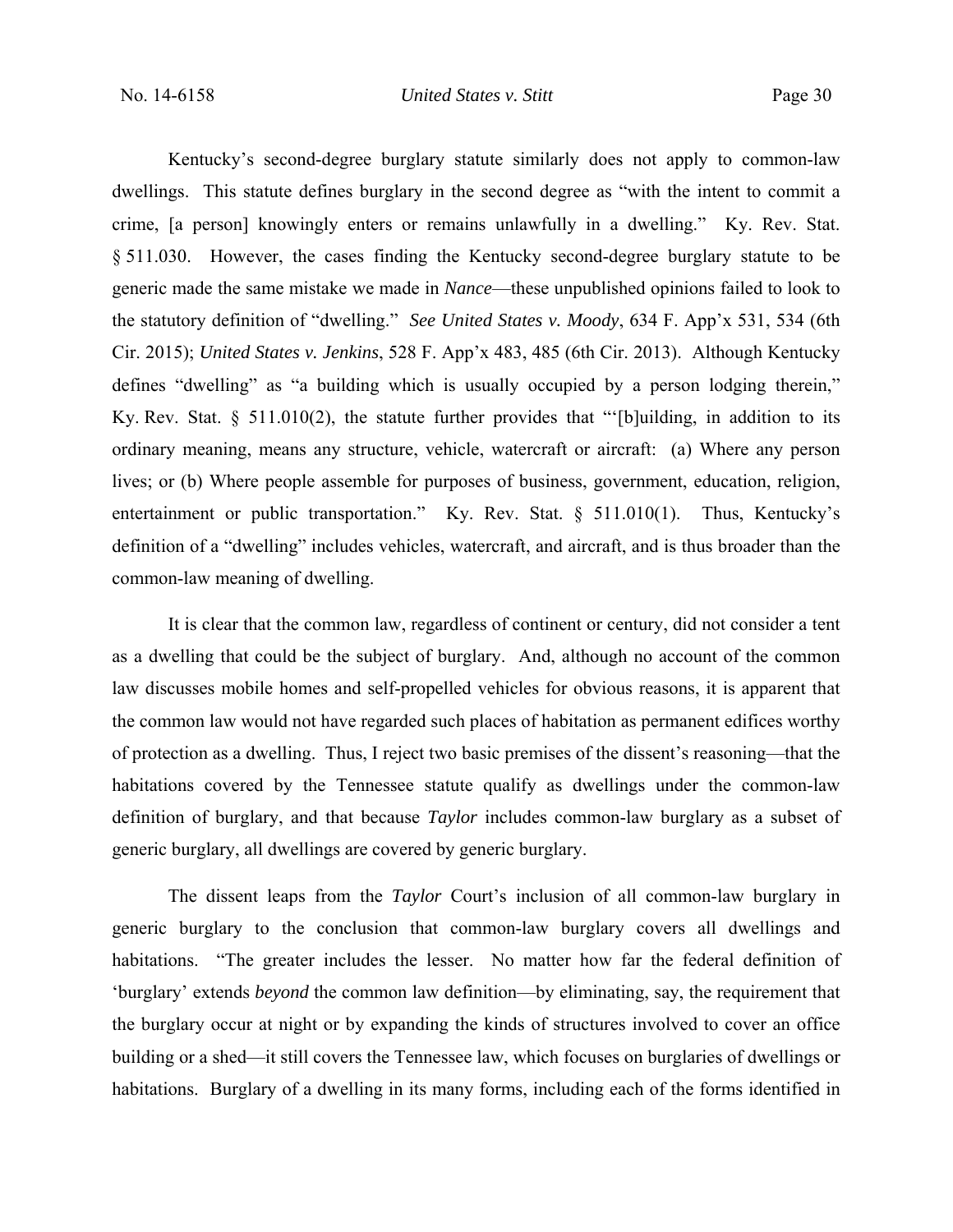the Tennessee law, is always a federal burglary." Dissenting Op. at 33. "By noting that modern burglary covers structures *other than dwellings*, the Court made clear that the phrase 'building or structure' in its definition of burglary includes all dwellings. 'Structure' is the broader category; 'dwelling' is a subset." Dissenting Op. at 34. But the *Taylor* Court said no such thing. The *Taylor* Court never addressed the definition of dwelling, and never stated that either commonlaw or generic burglary includes all dwellings. Thus, the dissent's assertion that "*Taylor* told us that common law burglary always qualified as a violent felony under the Act" is correct, but its import is simply that breaking and entering a dwelling house during the night with intent to commit larceny is generic burglary.

I do not disagree that the outcome of today's decision leads to some puzzling results. But, as the dissent impliedly recognizes, the unsatisfactory outcomes in this area are the product of the combined effect of the requirements that we must (1) look to the elements of the offense, not the facts of the particular case, and (2) we may not look beyond the elements if a statute is indivisible. If the results are unsatisfying, we must accept them until Congress changes the ACCA or the Supreme Court its interpretation of it. Further, the dissent's approach leads to its own puzzling outcomes. A defendant who reached into someone else's unoccupied tent while camping and grabbed a granola bar would be subject to an ACCA enhancement; but a defendant who disassembled a tent and stole it and all its contents without entering it would not. And a defendant could steal a tent while it is collapsed and therefore not capable of being entered, bring it home, pitch it, enter it with the intent to use a computer to steal funds from a bank account, and be subject to the ACCA enhancement. A defendant who opened the door of a seemingly unoccupied vehicle hoping to find spare change, and then fled when confronted by the owner who used the car as his home, would be subject to the ACCA; but a defendant who knew the car contained all the owner's possessions, waited for the owner to leave the car, then stripped it and stole all its contents would not be.

Whether Tennessee's aggravated-burglary offense and similarly-defined offenses fall within Congress's concept of generic burglary is a more difficult question. Persuasive arguments can and have been made on both sides. For me, the Model Penal Code's expansive definition of "occupied structure" provides the strongest support for the dissent. However, the majority's and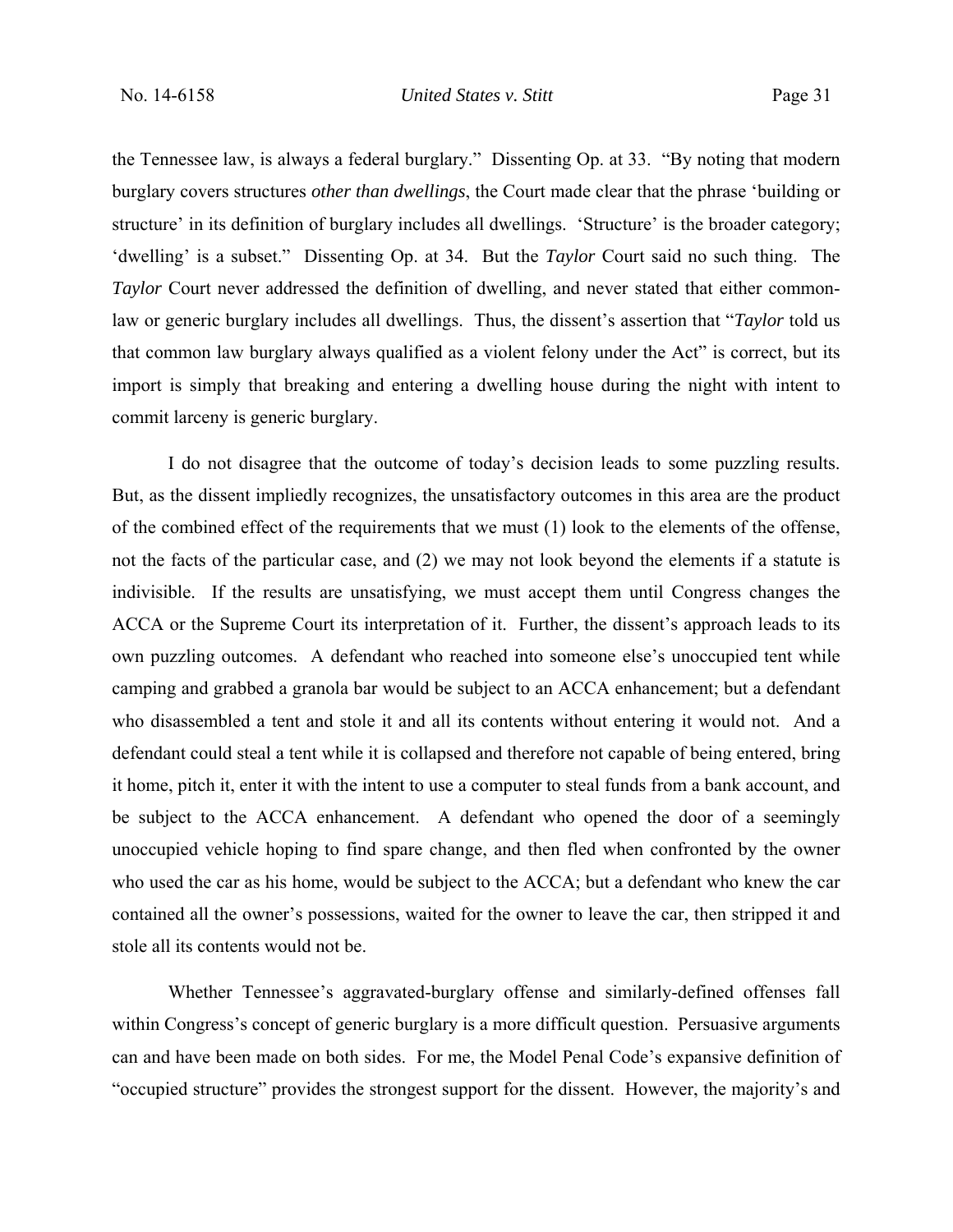Judge Boggs's thorough discussions of *Taylor* and the Supreme Court's consistent rejection of vehicles as a subject of generic burglary and emphasis on "buildings and other structures," leads me to agree that generic burglary does not include such temporary structures as tents and vehicles, even when used as a habitation.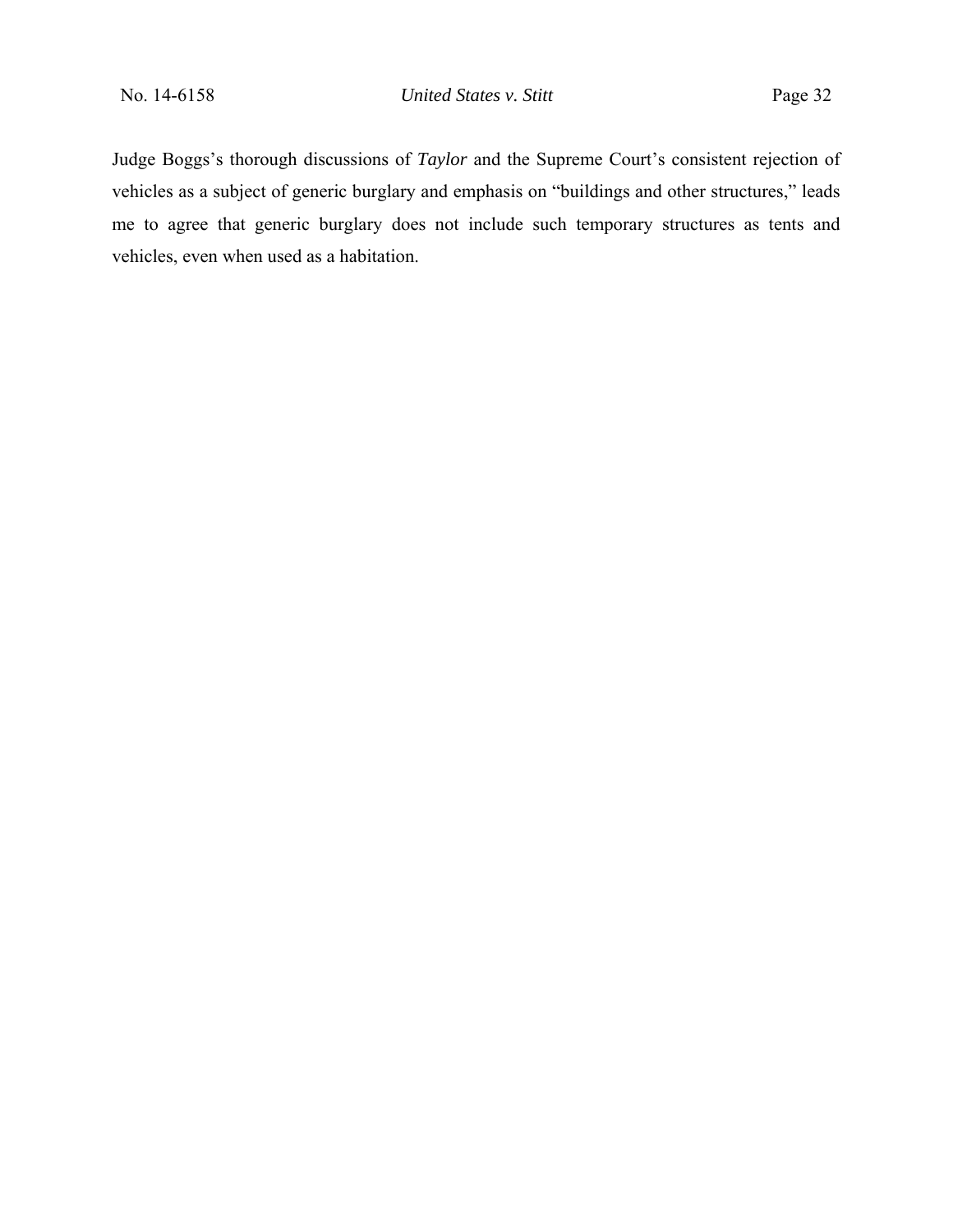# **DISSENT**   $\frac{1}{2}$

 $\frac{1}{2}$ 

SUTTON, Circuit Judge, dissenting. There is an easy way to think about this case. And there is a more complicated way. Either way, Stitt's conviction under Tennessee law for aggravated burglary counts as a "burglary" under the Armed Career Criminal Act.

*The easy way.* The Armed Career Criminal Act establishes a mandatory minimum sentence for firearm offenders who have three previous convictions for "violent felon[ies] or [] serious drug offense[s]." 18 U.S.C.  $\S$  924(e)(1). The Act lists "burglary" as a qualifying violent felony. *Id.* § 924(e)(2)(B)(ii). The relevant portion of Tennessee's aggravated burglary statute applies to burglary of a "habitation," defined as "any structure, including buildings, module units, mobile homes, trailers, and tents, which is designed or adapted for the overnight accommodation of persons," including "a self-propelled vehicle that is designed or adapted for the overnight accommodation of persons and is actually occupied at the time of initial entry by the defendant." Tenn. Code  $\S$  39-14-401(1)(A), (B).

Aggravated burglary under Tennessee law counts as a crime of violence for three reasons.

One: Congress meant to use "burglary" in a way that goes beyond the common law definition of burglary:"breaking and entering of a dwelling at night, with intent to commit a felony." *See Taylor v. United States*, 495 U.S. 575, 592–94 (1990).

Two: The "habitations" covered by the Tennessee aggravated burglary statute qualify as dwellings under the common law definition of burglary.

Three: The greater includes the lesser. No matter how far the federal definition of "burglary" extends *beyond* the common law definition—by eliminating, say, the requirement that the burglary occur at night or by expanding the kinds of structures involved to cover an office building or a shed—it still covers the Tennessee law, which focuses on burglaries of dwellings or habitations. Burglary of a dwelling in its many forms, including each of the forms identified in the Tennessee law, is always a federal burglary. That's all anyone needs to know.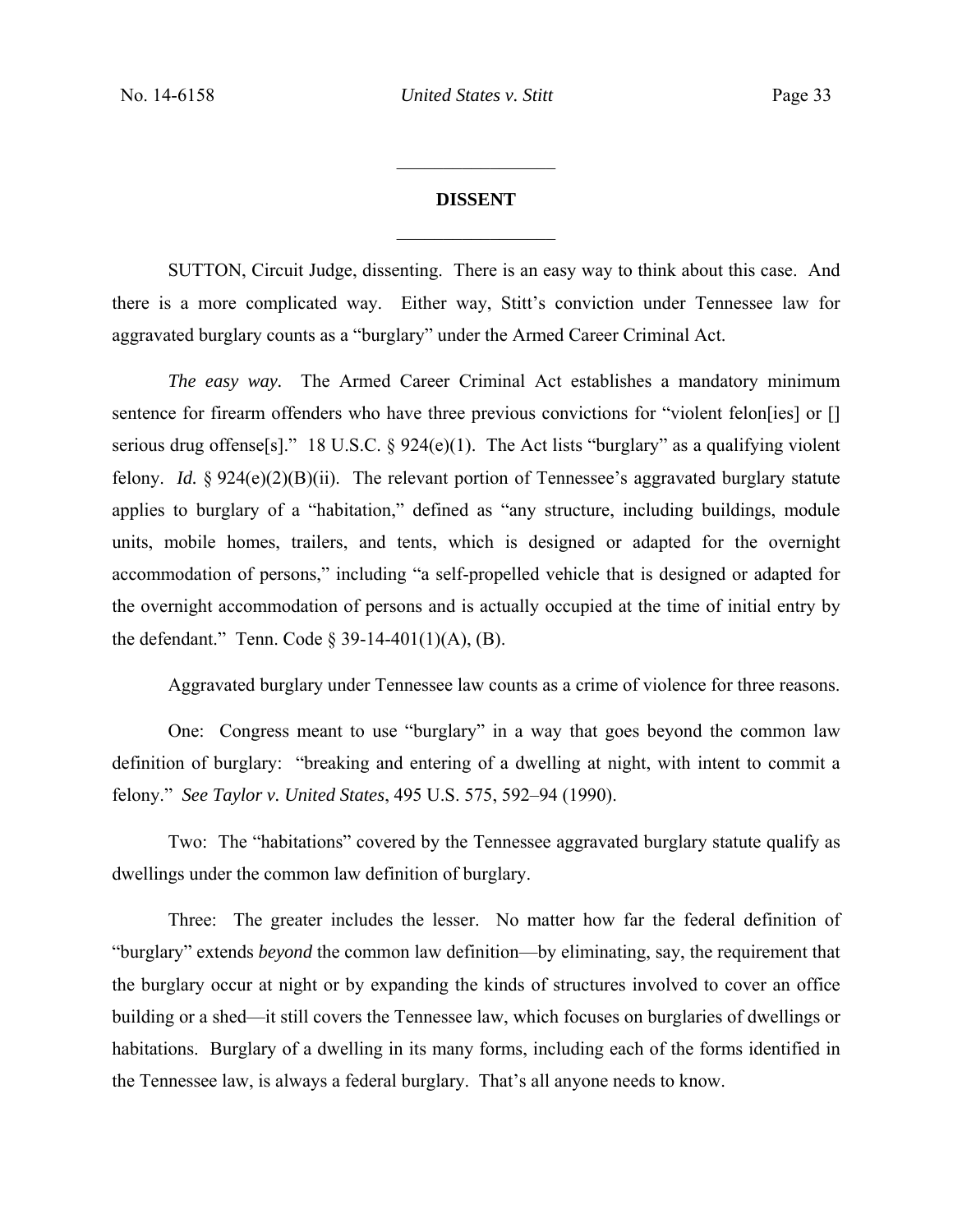*The more complicated way.* The same conclusion applies even if we account for a few more perspectives and concepts: the categorical versus modified categorical approaches, divisible versus indivisible statutes, and generic versus non-generic definitions of crimes. *Taylor*  sought to provide a uniform definition of "burglary" for federal courts to measure state criminal statutes. *Id.* at 599. In doing so, it declined to limit its definition of burglary to "the traditional common-law definition"—"breaking and entering of *a dwelling* at night, with intent to commit a felony"—and opted instead for a "*broader* 'generic' definition" drawn from the Model Penal Code: "unlawful or unprivileged entry into, or remaining in, *a building or structure*, with intent to commit a crime." *Id.* at 580, 592, 599 (emphases added).

The Court explained that the modern definition encompassed the common law crime: "Whatever else the Members of Congress might have been thinking of, they presumably had in mind at least the 'classic' common-law definition when they considered the inclusion of burglary as a predicate offense." *Id.* at 593. The Court repeatedly described the common law definition as "narrow," *id.* at 595, 596, and said that it constituted a "subclass" of modern burglary, *id.* at 598. The problem with sticking to the common law definition was that most States had "expanded" on the definition, including "entry without a 'breaking,' structures other than dwellings, offenses committed in the daytime" and other new, more expansive elements. *Id*. at 593. By noting that modern burglary covers structures *other than dwellings*, the Court made clear that the phrase "building or structure" in its definition of burglary includes all dwellings. "Structure" is the broader category; "dwelling" is a subset. The Court even said that when "a statute is narrower than the generic view, *e.g.*, in cases of burglary convictions in common-law States . . . there is no problem." *Id.* at 599.

That's this case, which is why there is no problem here either. The Tennessee law, to repeat, defines "habitation" as "any structure, including buildings, module units, mobile homes, trailers, and tents, which is designed or adapted for the overnight accommodation of persons," including "a self-propelled vehicle that is designed or adapted for the overnight accommodation of persons and is actually occupied at the time of initial entry by the defendant." Tenn. Code § 39-14-401(1)(A), (B). This definition of aggravated burglary readily qualifies as burglary of a dwelling and thus as "burglary" under federal law for several reasons.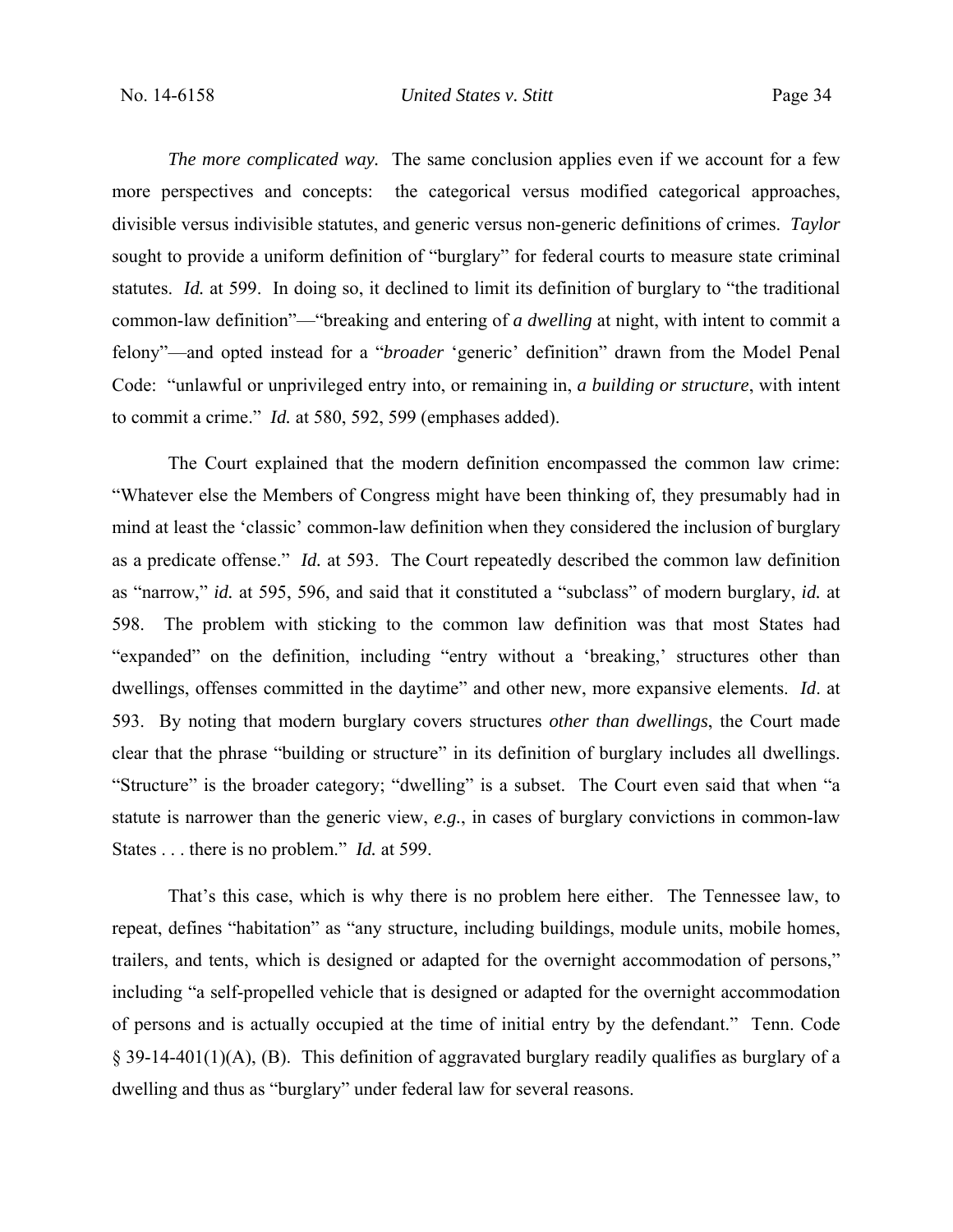The Tennessee definition mirrors the definition of "occupied structure" in the Model Penal Code's burglary statute, on which *Taylor* based its understanding of the elements of generic burglary. *See Taylor*, 495 U.S. at 580, 598 n.8; American Law Institute, Model Penal Code § 221.0(1).

The Tennessee definition matches the traditional meaning of "dwelling." *Black's Law Dictionary* defines "dwelling house," in the criminal context, as "[a] building, a part of a building, a tent, a mobile home, or another enclosed space that is used or intended for use as a human habitation." *Id.* at 619 (10th ed. 2014). State courts agree. They classify burglaries of motor homes and camping tents as burglaries of dwellings. *See, e.g.*, *People v. Trevino*, 1 Cal. App. 5th 120, 125 (2016) (holding that a recreational vehicle was an "inhabited dwelling house"); *People v. Wilson*, 11 Cal. App. 4th 1483, 1489 (1992) (holding that a camping tent was an "inhabited dwelling house"); *Kanaras v. State*, 460 A.2d 61, 70–71 (Md. Ct. Spec. App. 1983) (collecting cases). To my knowledge, there is no contrary state authority.

The federal courts have unanimously held that burglary of a *dwelling* covers vehicles and tents *that are designed for human habitation*. Until August 1, 2016, the Sentencing Guidelines included "burglary of a dwelling" as an enumerated offense in the definition of "crime of violence." U.S.S.G. § 4B1.2 (2015). Consistent with *Taylor*'s conclusion that burglary of a dwelling is a subset of generic burglary of a building or structure, the Commission's original commentary noted that "[c]onviction for burglary of a dwelling would be covered; conviction for burglary of *other structures* would not be covered." U.S.S.G. § 4B1.2 cmt. n.1 (1987) (emphasis added). All courts of appeals that interpreted this provision on its own terms held that statutes that criminalized burglary of tents and vehicles (such as RVs) adapted for overnight accommodation qualified as burglary of a dwelling. *See, e.g.*, *United States v. Ramirez*, 708 F.3d 295, 303 (1st Cir. 2013) (any "enclosed space for use or intended use for human habitation" is a dwelling); *United States v. Murillo-Lopez*, 444 F.3d 337, 342, 345 (5th Cir. 2006); ("dwelling" encompasses "tents and vessels used for human habitation"); *United States v. Graham*, 982 F.2d 315, 316 (8th Cir. 1992) (per curiam) (using definition from *Black's*); *United States v. Rivera-Oros*, 590 F.3d 1123, 1132–33 (10th Cir. 2009) (same); *United States v. Garcia-Martinez*,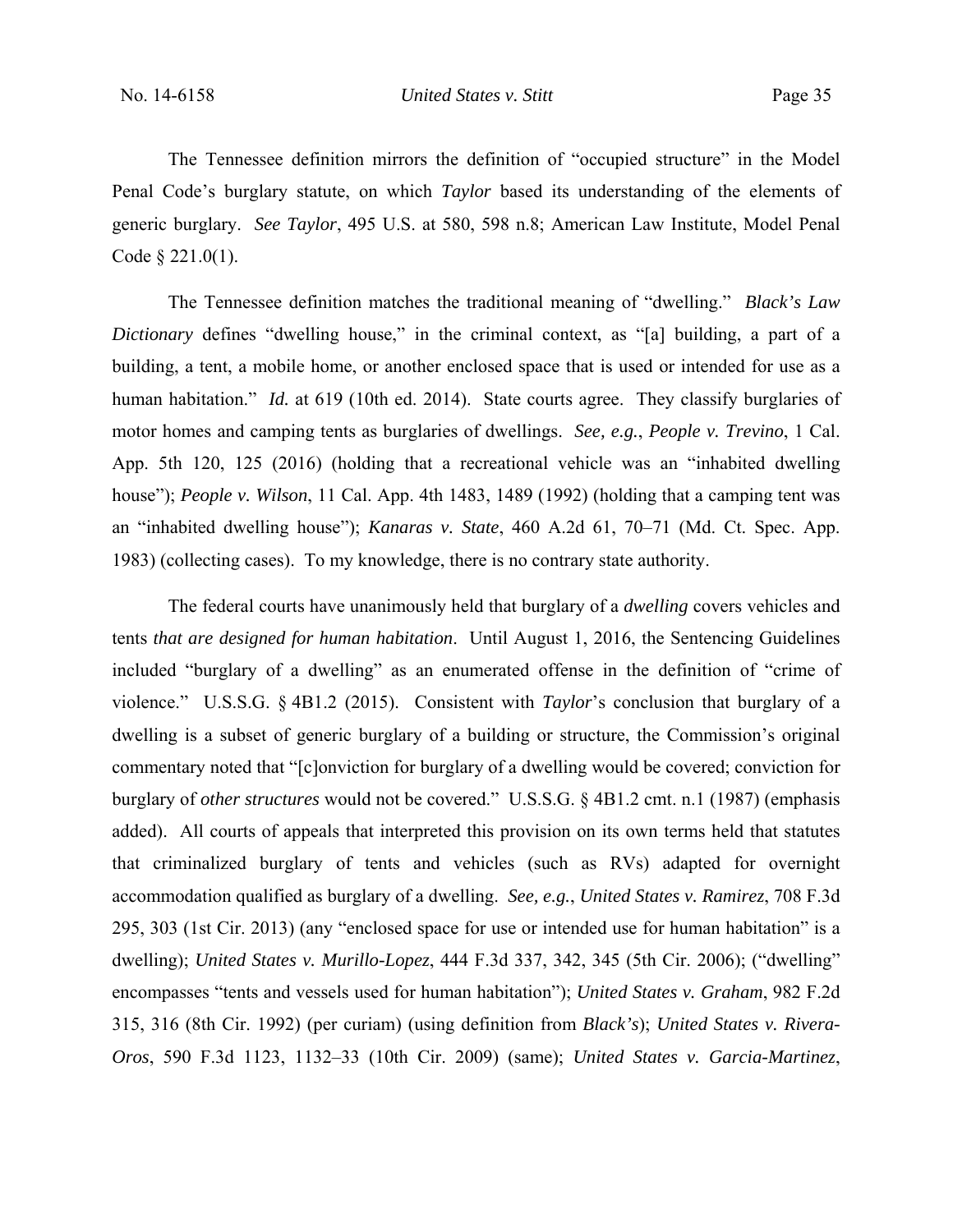845 F.3d 1126, 1132 (11th Cir. 2017) (vehicles "used or intended for use for human habitation" are dwellings).

All in all, *Taylor* tells us that burglary of a dwelling is always generic, and a uniform body of precedent tells us that Tennessee's definition of "habitation" applies only to dwellings. The outcome should be clear. The statute is generic. Stitt's conviction qualifies as a violent felony.

In reaching a contrary conclusion, the court points to several statements in Supreme Court opinions and, with respect, makes the mistake of reading an opinion (in truth part of an opinion) like a statute. *Taylor* observed that some state burglary statutes go beyond the generic definition by "eliminating the requirement that the entry be unlawful, or by including places, such as automobiles and vending machines, other than buildings." 495 U.S. at 599. The Court gave one example of such a statute: a Missouri law that criminalized breaking and entering into "any booth or tent, or any boat or vessel, or railroad car." *Id.* at 593. The Court repeated that burglary is a violent felony under the Act "only if committed in a building or enclosed space ... not in a boat or motor vehicle." *Shepard v. United States*, 544 U.S. 13, 15–16 (2005). And it said the same thing in *Mathis v. United States*, 136 S. Ct. 2243, 2250 (2016).

But these statements do not undermine *Taylor*'s conclusion that dwellings categorically remain structures and thus that burglary of a dwelling remains categorically generic. Just look at the context of each statement. The Missouri statute discussed in *Taylor* applied to *any* tent or boat, including a canoe or a tent for an outdoor party, not just those tents or boats used for habitation. So too of the law in *Shepard*, which applied to any "building, ship, vessel, or vehicle." 544 U.S. at 31. And of the law in *Mathis*, which applied to any "land, water, or air vehicle." 136 S. Ct. at 2250. These statutes covered *all* vehicles, and so were clearly not generic under *Taylor* because they did not apply to dwellings—namely places used for habitation. The Court had no reason to consider recreational vehicles and houseboats when deciding *Taylor* or any case since, and thus no reason to consider that some vehicles (but not all vehicles) count as dwellings under the common law definition.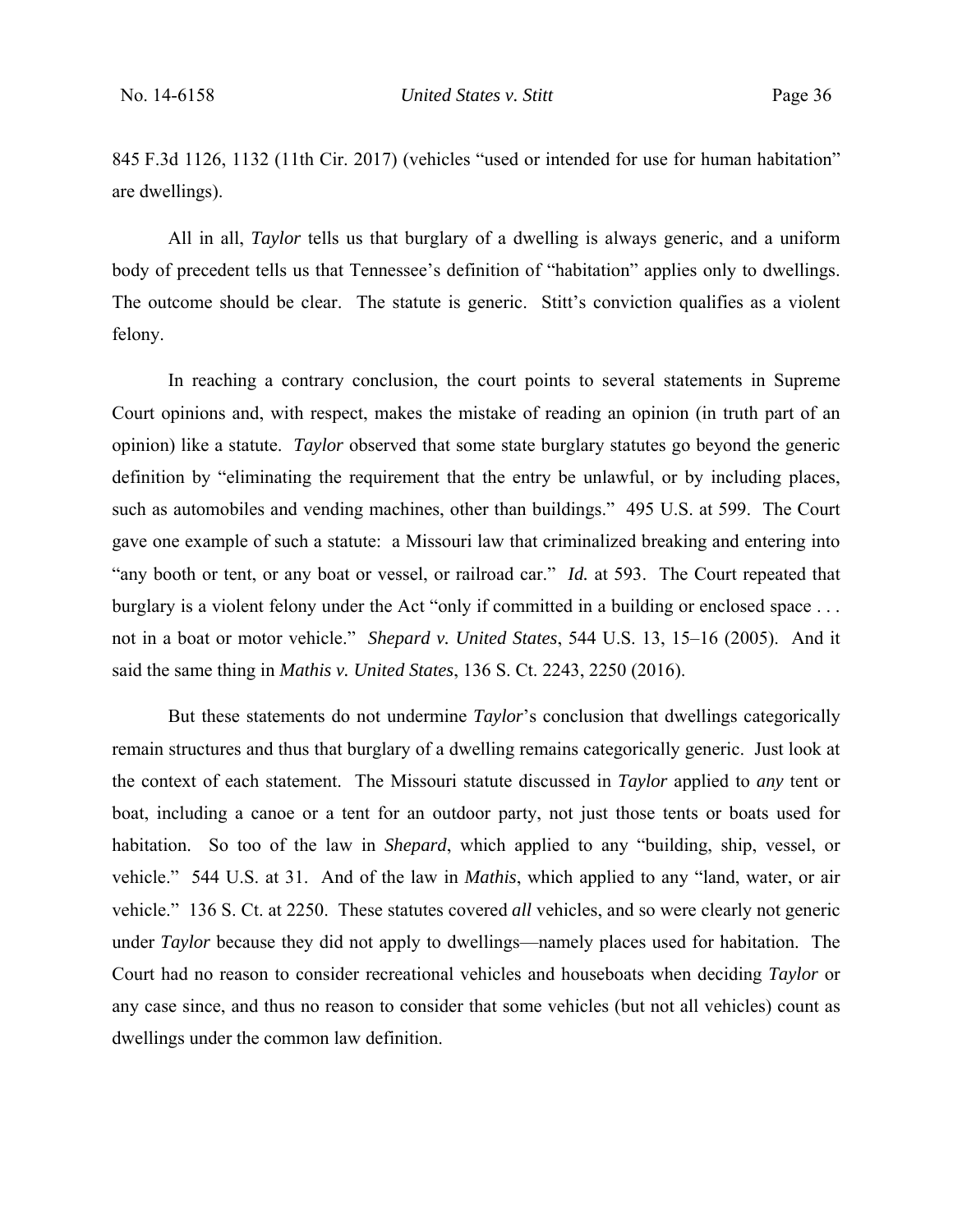The court's decision not only goes beyond what *Taylor/Shepard/Mathis* require. It also contradicts *Taylor*'s reasoning. The court's decision stands for the proposition that simple common-law burglary—"breaking and entering into a dwelling, with intent to commit a felony"—is not generic when it comes to state courts that follow the long-held custom of treating vehicles and tents adapted for overnight accommodation as dwellings. How can that be? *Taylor*  told us that common law burglary *always* qualified as a violent felony under the Act. 495 U.S. at 599. If the court is correct, generic burglary now goes beyond the common law crime but never includes it.

In this circuit alone, the majority's holding jeopardizes two statutes previously treated as generic. Consider Michigan's home invasion statute, which applies to a common law "dwelling," Mich. Comp. Laws § 750.110a, and Kentucky's second-degree burglary statute, which does the same, Ky. Rev. Stat. § 511.030. We previously treated convictions under the former as a violent felony, *United States v. Quarles*, 850 F.3d 836, 839–40 (6th Cir. 2017), and did the same for the latter, *United States v. Moody*, 634 F. App'x 531, 534–35 (6th Cir. 2015).

The majority's holding also produces this head-scratching outcome—that Tennessee's lesser crime of "burglary of a building" qualifies as generic burglary while aggravated burglary does not. A similar oddity arises within the aggravated burglary statute itself under the court's decision. It's okay if the statute covers burglary of unoccupied structures, such as tool sheds, *see United States v. Lara*, 590 F. App'x 574, 579 (6th Cir. 2014), but not if it covers places where people regularly lodge. How likely is that? That Congress meant to classify burglaries of unoccupied structures as violent felonies but not the burglary of a sleeping family's RV?

The court responds that we should concentrate on "a place's form and nature—not its intended use or purpose—when determining whether a burglary statute's locational element is a 'building or other structure.'" Maj. Op. 4. But form follows function, making it impossible for *any* definition of burglary to avoid functional considerations. Bridges, cranes, gazebos, and doll houses are all "structures," but the court would not claim that stealing from any of these locations would qualify as burglary. A would-be burglar cannot "break and enter" into those structures because, as a matter of function, they're not designed to house people and property securely. If anything, determining what structures a person can break into and enter seems to be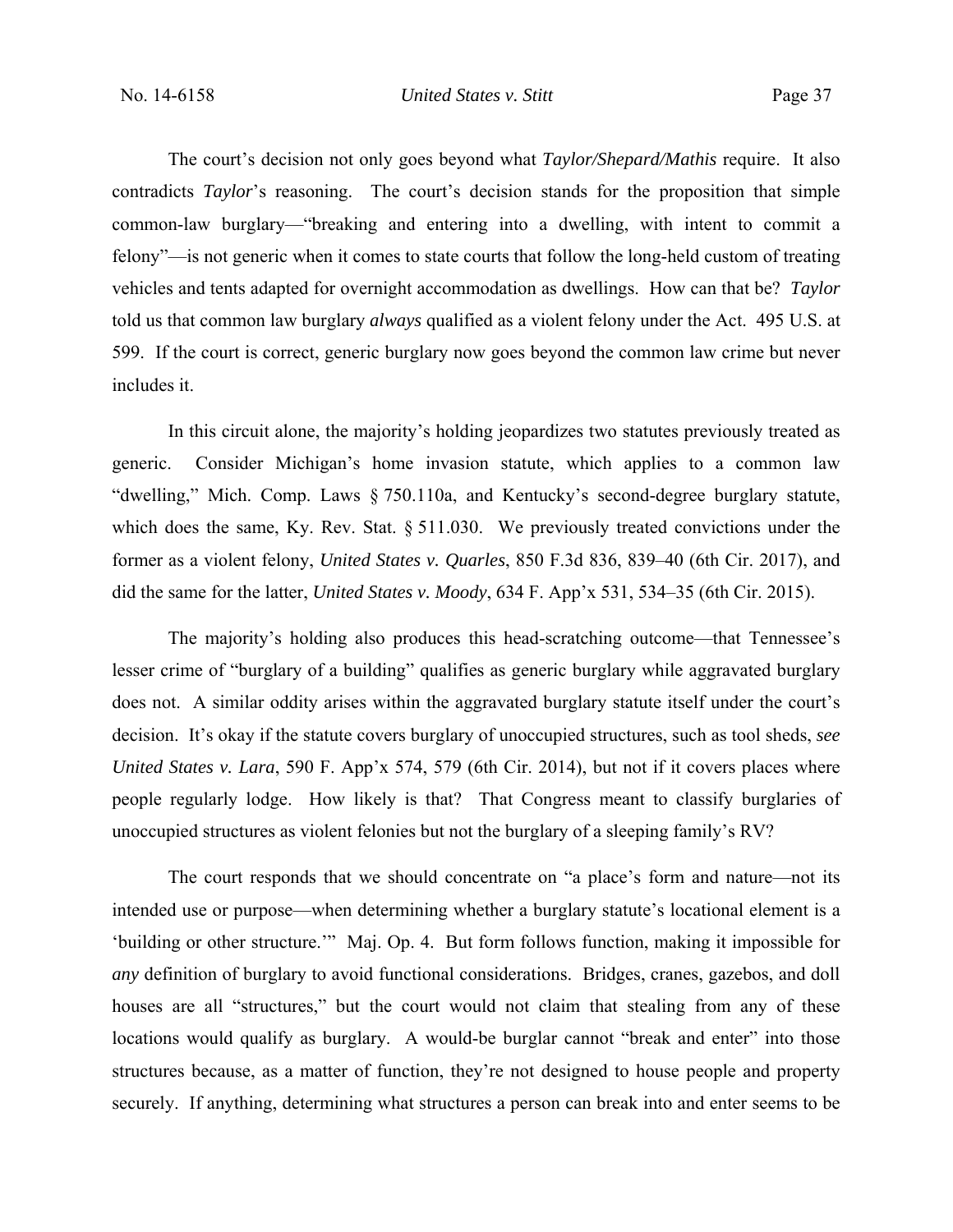a more difficult functional question than determining what structures are designed for human accommodation.

But all of this distracts from the key point: We should not isolate three words from *Taylor*, lift them from their context, and in the process eliminate common law burglary of a dwelling, which *Taylor* tells us in no uncertain terms is the heart of the crime.

The court claims that five courts of appeals have followed its approach and just one has gone the other way. That is not quite right. To my knowledge, only six courts of appeals have considered statutes that, like Tennessee's, apply only to vehicles and tents that serve as dwellings. In addition to our decision in *United States v. Nance*, 481 F.3d 882, 887 (6th Cir. 2007), two other courts of appeals have adopted the dwelling definition, holding that burglary statutes covering vehicles and tents designed for overnight accommodation are generic under *Taylor*. *United States v. Silva*, 957 F.2d 157, 162 (5th Cir. 1992); *United States v. Spring*, 80 F.3d 1450, 1461–63 (10th Cir. 1996). Three other courts, it is true, have adopted a "no-vehiclesor-tents" definition. *See United States v. Henriquez*, 757 F.3d 144, 149 (4th Cir. 2014); *United States v. Sims*, 854 F.3d 1037, 1039 (8th Cir. 2017); *United States v. Cisneros*, 826 F.3d 1190, 1193–94 (9th Cir. 2016). But all three decisions come with qualifications. One comes with internal disagreement within the case itself. *Henriquez*, 757 F.3d at 151–55 (Motz, J., dissenting) (concluding that burglary of a common law dwelling is always generic). The other two are at odds with decisions from the *same* court, including one decision that involves this *same* Tennessee statute, *see United States v. Pledge*, 821 F.3d 1035, 1037 (8th Cir. 2016) (holding that Tennessee aggravated burglary is generic); *United States v. Sweeten*, 933 F.2d 765, 771 (9th Cir. 1991) (per curiam) (holding that Texas's identical statute was generic).

The stakes of this debate have grown since *Mathis*. Before *Mathis*, many courts made liberal use of the "modified categorical approach," which enabled courts to look at certain records from a prior conviction under a non-generic statute to determine whether the defendant, to use one example, in fact burglarized a home or a vehicle. *See* 136 S. Ct. at 2249. This meant that declaring a statute non-generic carried few consequences; a court often could proceed to figure out what the defendant in fact did. But *Mathis* made clear that the modified categorical approach applies only when a statute contains multiple alternative elements and therefore defines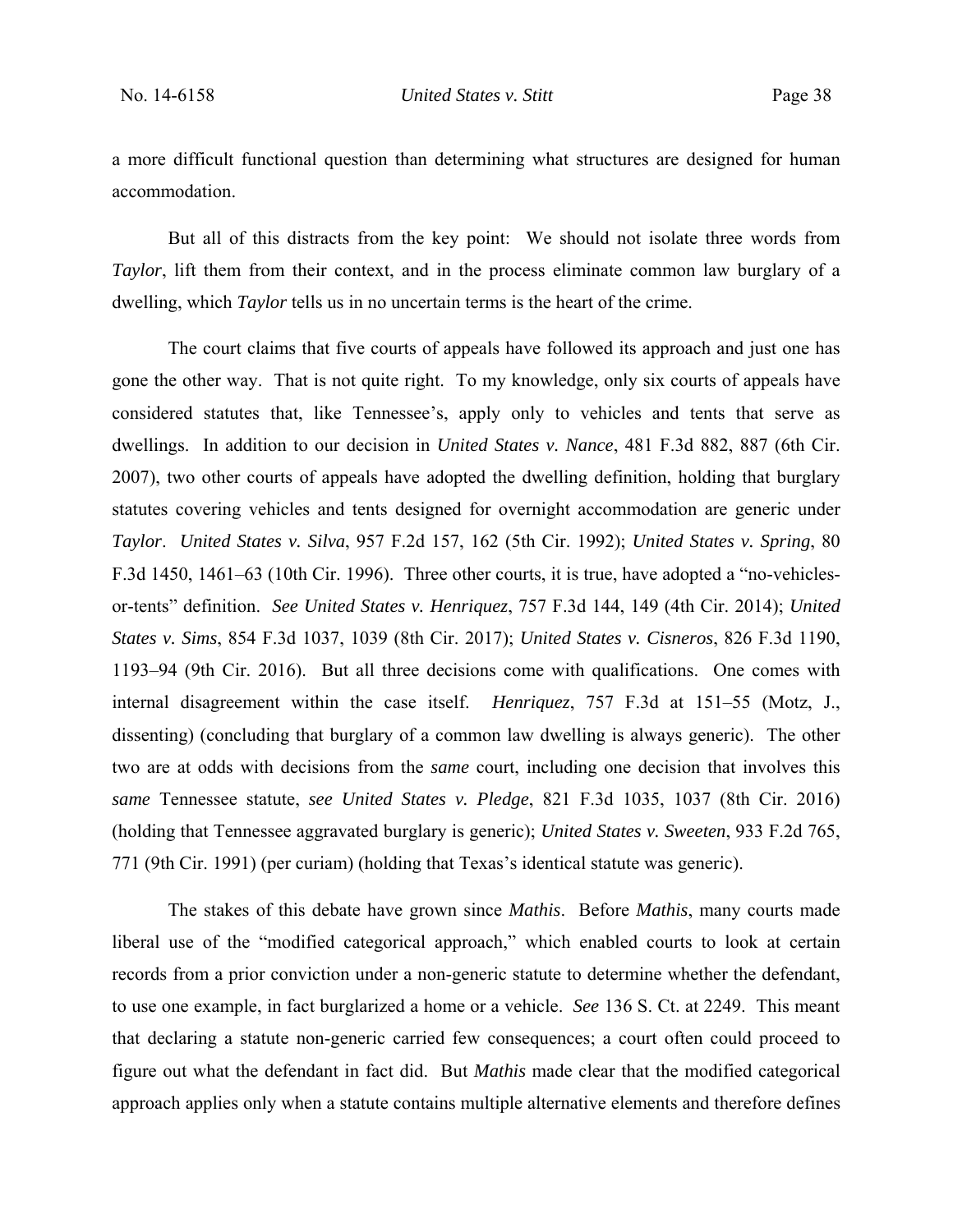separate, divisible crimes. *Id.* at 2249–50. A statute that merely lists different means of commission—such as burglarizing a building, vehicle, or tent—is not divisible. Now, when a court declares a statute like Tennessee's non-generic, that's all there is to it. Because aggravated burglary in Tennessee can apply to the burglary of a motor home, no one convicted under the statute has committed "burglary" for purposes of the Armed Career Criminal Act.

Nor is Tennessee an outlier. The majority's no-vehicles-or-tents rule implies that *every state's basic burglary statute is non-generic*. *See* Appellee's Supp. Br., App'x B. It's a strange genus that doesn't include any species.In combination with *Mathis*, the majority's definition of generic burglary effectively reads "burglary" out of the Act. That should give us all pause.

My concurring colleagues contest one of my premises. They claim that tents (and perhaps vehicles) could never be dwellings under the common law, meaning that Tennessee aggravated burglary is not generic even under my reading of *Taylor*. I disagree. The cited authorities from the ancient common law, Blackstone among others, go out of their way to point out that tents erected in public markets are not dwellings. They do not consider whether tents designed for human accommodation might qualify—the only claim I make here and the only reason a tent could be a dwelling under the common law.

But this argument has a broader problem: a mistaken vantage point. Blackstone and other treatise writers may be good guides to the state of the common law in their own centuries. But the very nature of the common law is that it's *never* static. That is its reason for being: It allows courts to make new law to address new circumstances. And that's why some judges complain when courts use a common-law method of interpretation in construing the Constitution or statutes. *See generally* Antonin Scalia, *Common-Law Courts in a Civil-Law System: The Role of United States Federal Courts in Interpreting the Constitution and its Laws*, *in* A Matter of Interpretation (1997). For our purposes, the proper vantage point is the meaning of the (everevolving) common law in 1984, when Congress enacted the Armed Career Criminal Act. By then, the consensus of the state courts—the true authorities on American common law—was that tents and vehicles designed and used for human accommodation count as dwellings. *See Kanaras*, 460 A.2d at 70–71 (collecting cases); *Martin v. State*, 57 S.W.2d 1104, 1104 (Tex. Crim. App. 1933) ("That a tent may be a house within the meaning of the law is not open